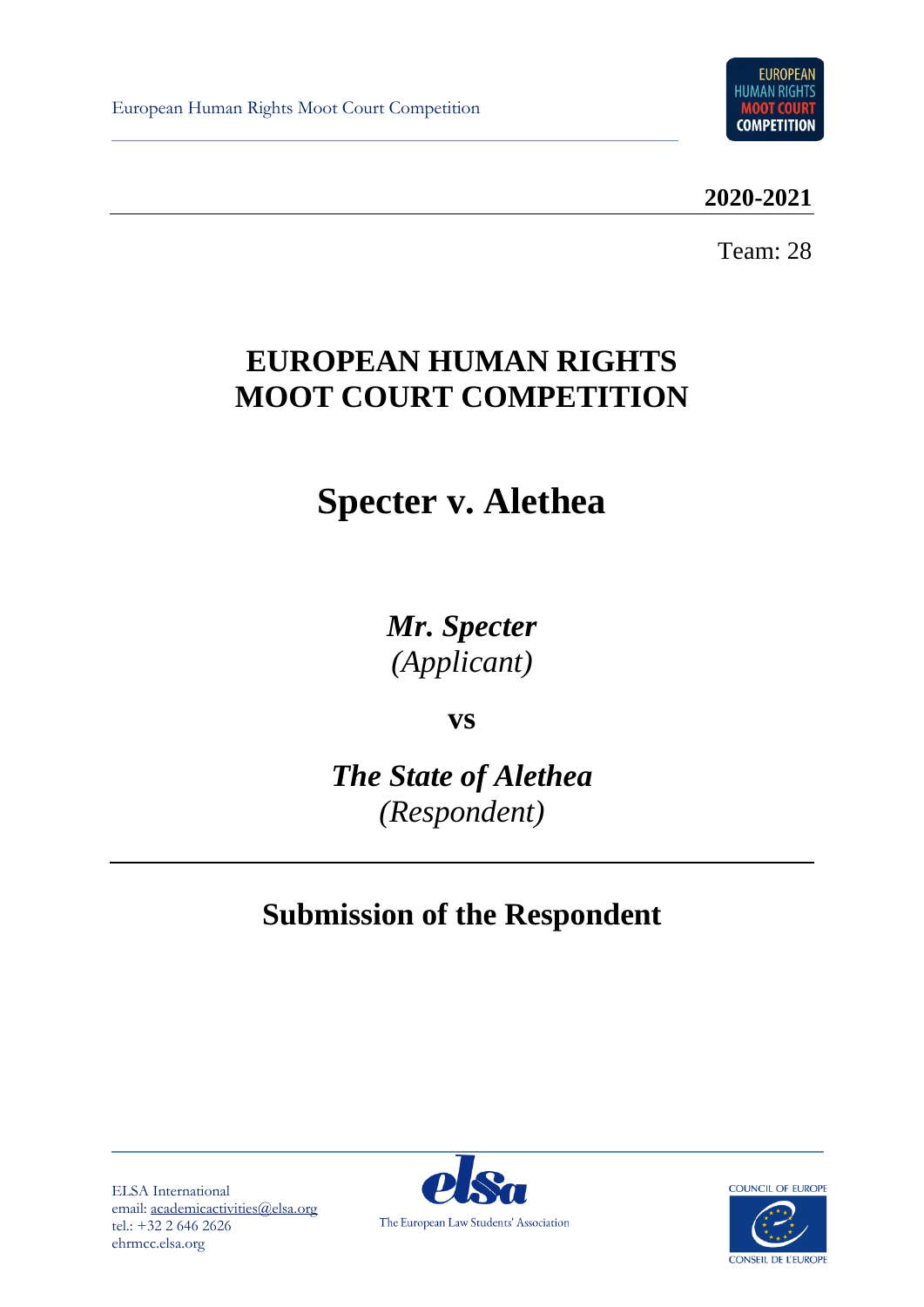# <span id="page-1-0"></span>**Table of Contents**

| THE STATE OF ALETHEA MADE A VALID DEROGATION FROM THE<br>$I_{\cdot}$                                  |
|-------------------------------------------------------------------------------------------------------|
| THE RESPONDENT HAS NOT VIOLATED THE APPLICANT'S RIGHT TO<br>II.                                       |
| The use of PanOptis amounts to an interference with the Applicant's right under<br>1.                 |
| The interference with Mr. Specter's right under Article 8 is in accordance with the<br>2.<br>law<br>3 |
| The legal framework regulating the use of PanOptis is clear and accessible 3<br>2.1.                  |
| The domestic law of Alethea regarding PanOptis satisfies the foreseeability<br>2.2.                   |
| The interference with the Applicant's right to respect for private life under Article<br>3.           |
| The interference with the Applicant's right under Article 8 is necessary in a<br>4.                   |
| 4.1.                                                                                                  |
| The processing of the Applicant's data was proportionate to the legitimate aim<br>4.2.                |
| THE RESPONDENT STATE HAS NOT VIOLATED ARTICLE 11 OF THE<br>Ш.                                         |
| 1.                                                                                                    |
| The Applicant lacks victim status as set under Article 34 of the Convention  8<br>1.1.                |
|                                                                                                       |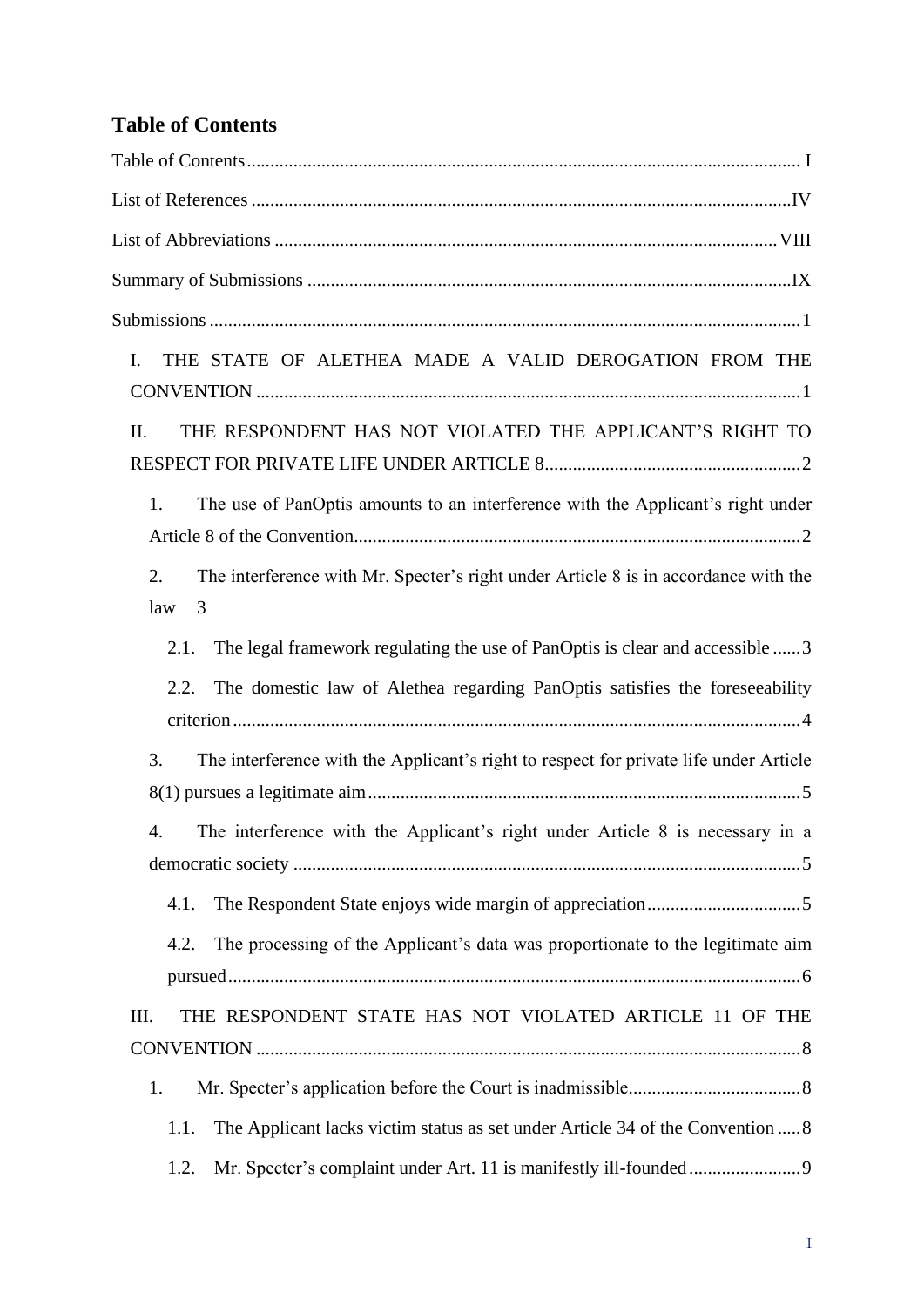| 2.   | The Government complied with their negative obligations under Art. 11 of the                                                                                  |  |
|------|---------------------------------------------------------------------------------------------------------------------------------------------------------------|--|
|      |                                                                                                                                                               |  |
| 2.1. |                                                                                                                                                               |  |
| 2.2. | The interference pursued the legitimate aim of protection of public health11                                                                                  |  |
| 2.3. |                                                                                                                                                               |  |
| a)   | The restriction of public gatherings was proportionate to the aim pursued12                                                                                   |  |
|      |                                                                                                                                                               |  |
| 3.   | The authorities did not breach their positive obligations set forth in Art. 11 13                                                                             |  |
| IV.  | THE STATE OF ALETHEA HAS NOT VIOLATED THE APPLICANT'S RIGHT                                                                                                   |  |
| 1.   | The State accepts the applicability of Art. 6 under its criminal limb  14                                                                                     |  |
| 2.   | The State has not violated the Applicant's right to a fair trial in respect of the evidence                                                                   |  |
|      |                                                                                                                                                               |  |
| 2.1. |                                                                                                                                                               |  |
| 2.2. | The Applicant had the opportunity to challenge the use of PanOptis before the<br>domestic court in accordance with the right to adversarial proceedings 15    |  |
| 3.   | The Applicant's conviction was also based on supporting evidence which he was<br>able to challenge in accordance with the right to adversarial proceedings 16 |  |
|      | 3.1. PanOptis conclusions were corroborated with the eye-witness testimony 16                                                                                 |  |
| 3.2. | The Applicant could challenge the lawfulness and oppose the use of the<br>supporting evidence in accordance with the right to adversarial proceedings16       |  |
| 4.   | The Applicant's right to equality of arms was not breached in respect of the dismissal                                                                        |  |
| 5.   | The domestic courts provided reasoned judgment and the proceedings were fair as a                                                                             |  |
|      | V. THE RESPONDENT STATE HAS NOT VIOLATED ARTICLE 13 IN                                                                                                        |  |
|      |                                                                                                                                                               |  |
| 1.   | The complaint before the Constitutional Court constitutes an effective remedy for the                                                                         |  |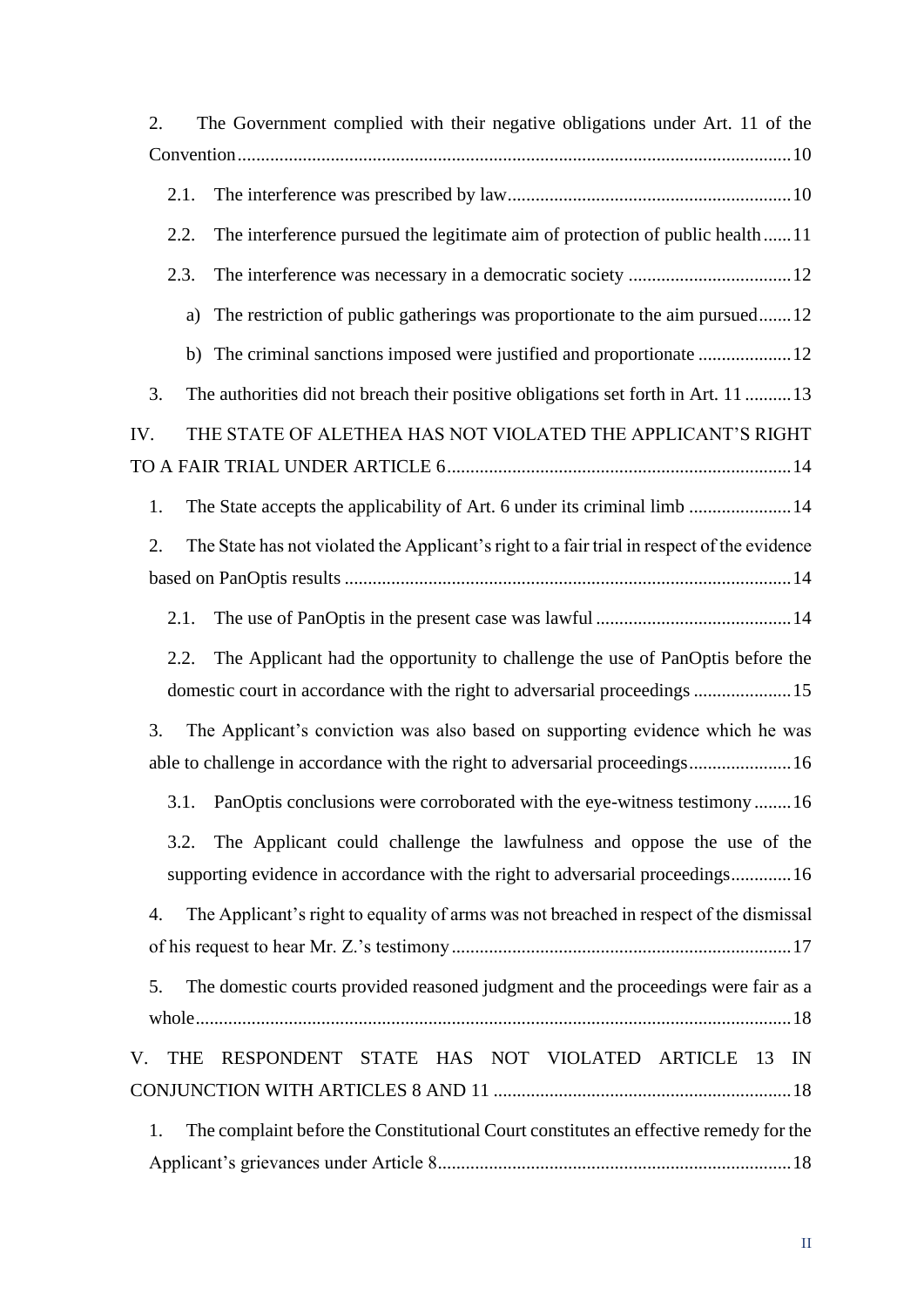|       | 2. There is no violation regarding the complaint under Art. 13 taken together with Art. |
|-------|-----------------------------------------------------------------------------------------|
| 11 19 |                                                                                         |
|       |                                                                                         |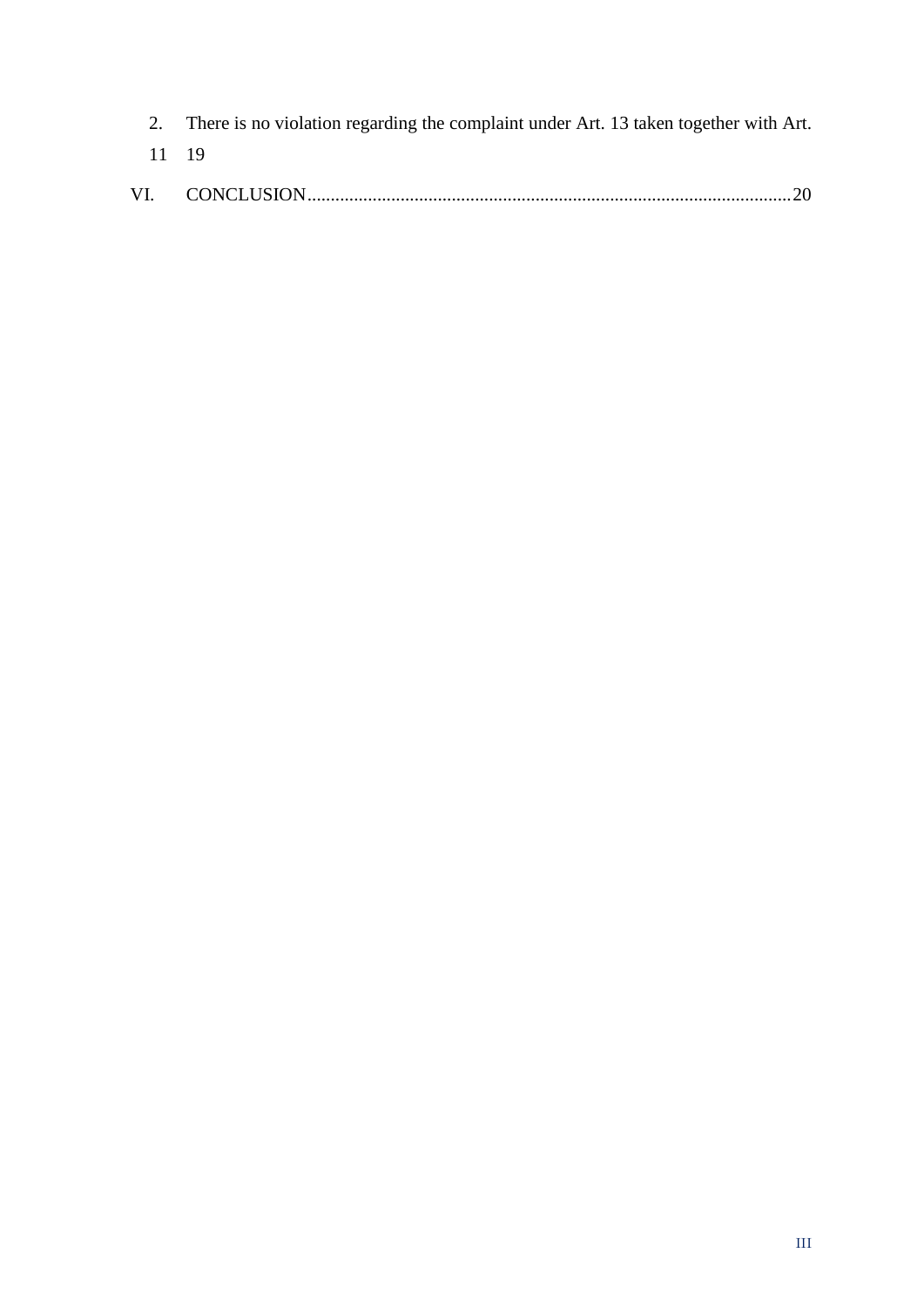### <span id="page-4-0"></span>**List of References**

#### **European Court of Human Rights, European Commission of Human Rights**

- 1. *A. and Others v the United Kingdom*, app.no. 3455/05
- 2. *Abdulaziz, Cabales and Balkandali v the United Kingdom*, app. nos. 9214/80, 9473/81, 9474/81
- 3. *Adolf v Austria*, app. no. 8269/78
- 4. *Alekseyev v Russia*, app. nos. 4916/07, 25924/08, 14599/09
- 5. *Allan v the United Kingdom*, app. no. 48539/99
- 6. *Amann v Switzerland*, app.no. 27798/95
- 7. *Aycagauer v France*, app. no. 8806/12
- 8. *Bašić v Croatia*, app. no. 22251/13
- 9. *Big Brother Watch and Others v the United Kingdom*, app.no. 58170/13
- 10. *Blokhin v Russia*, app. no. 47152/06
- 11. *Bönisch v Austria*, app. no. 8658/79
- 12. *Brandstetter v Austria*, app. no. 13468/87
- 13. *Brannigan and McBride v the United Kingdom*, app. no. 14554/89
- 14. *Bykov v Russia*, app. no. 4378/02
- 15. *C.G. and Others v Bulgaria*, app.no. 1365/07
- 16. *Catt v the United Kingdom*, app. no. 43514/15
- 17. *Centre for Legal Resources on behalf of Valentin Câmpeanu v Romania*, app. no. 47848/08
- 18. *Centrum för Rättvisa v Sweden*, app.no. 35252/08
- 19. *Cisse v France*, app. no. 51346/99
- 20. *Correia de Matos v Portugal*, app. no. 56402/12
- 21. *Costello-Roberts v the United Kingdom*, app. no. 13134/87
- 22. *Djavit An v Turkey*, app. no. 20652/92
- 23. *Dragojević v Croatia*, app. no. 68955/11
- 24. *Eckle v Germany*, app. no. 8130/78
- 25. *Enerji Yapı-Yol Sen v Turkey*, app. no. 68959/01
- 26. *Engel and Others v the Netherlands*, app. no. 5370/72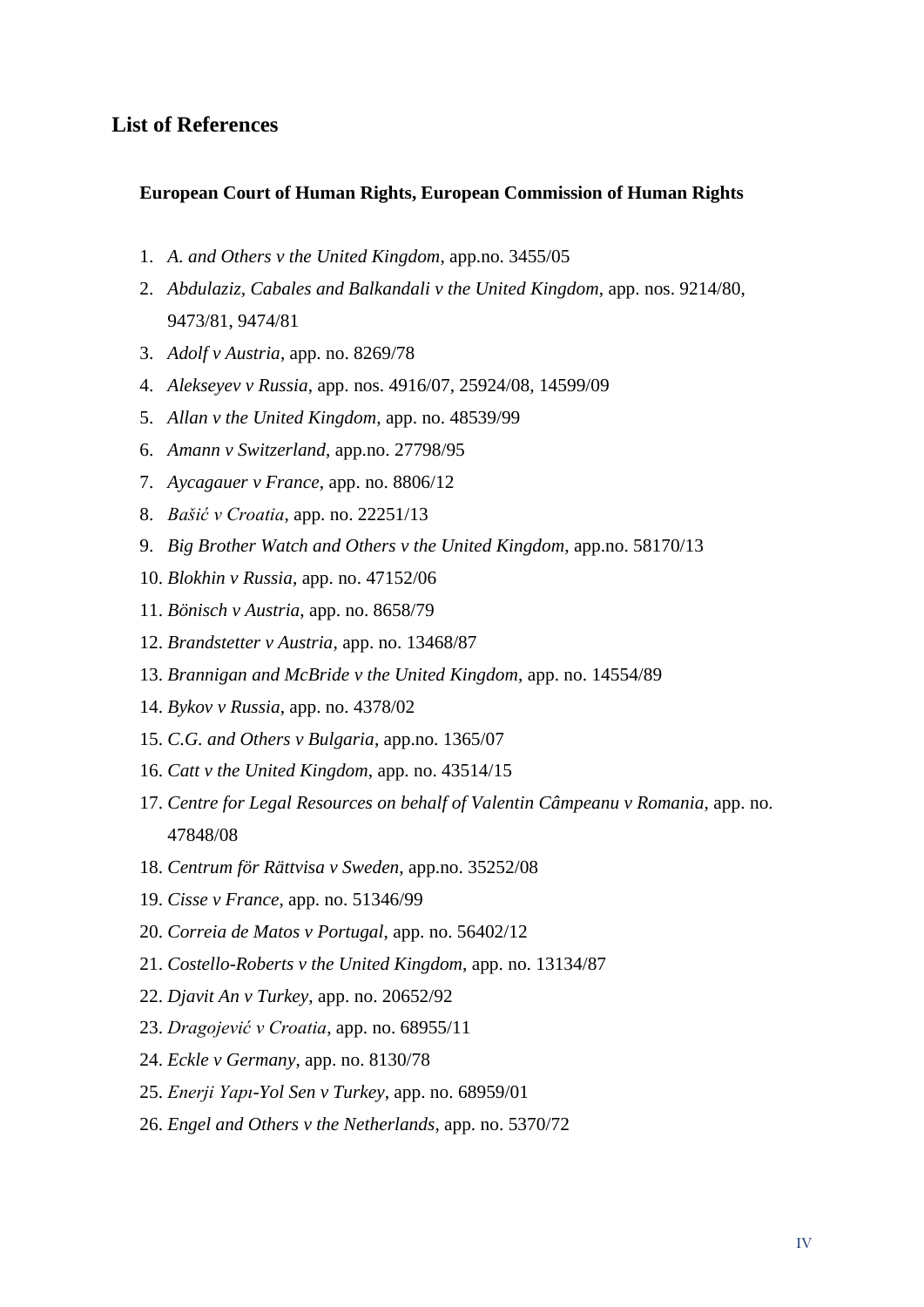- 27. *Federation of Offshore Workers' Trade Unions and Others v Norway*, app. no. 38190/97
- 28. *Fernández-Martínez v Spain*, app.no. 56030/07
- 29. *Gafgaz Mammadov v Azerbaijan*, app. no. 60259/11
- 30. *García Ruiz v Spain*, app. no. 30544/96
- 31. *Gün and Others v Turkey*, app. no 8029/07
- 32. *Halford v the United Kingdom*, app.no. 20605/92
- 33. *Hambardzumyan v Armenia*, app. no. 43478/11
- 34. *Handyside v the United Kingdom*, app. no. 5493/72
- 35. *Hatton and Others v the United Kingdom*, no. [36022/97](https://hudoc.echr.coe.int/eng#{%22appno%22:[%2236022/97%22]})
- 36. *Iordachi and Others v Moldova*, app. no. 25198/02
- 37. *Ireland v the United Kingdom*, app. no. 5310/71
- 38. *Jafarov and Others v Azerbaijan*, app. no. 27309/14
- 39. *Jalloh v Germany*, app. no. 54810/00
- 40. *Jansen v Norway*, app.no. 2822/16
- 41. *K.H. and Others v Slovakia*, app. no. 32881/04
- 42. *Kasparov and Others v Russia*, app. no. 21613/07
- 43. *Khan v the United Kingdom*, app. no. 35394/97
- 44. *Klass and Others v Germany*, app. no. 5029/71
- 45. *Kudła v Poland,* app. no. 30210/96
- 46. *Kudrevičius and Others v Lithuania*, app. no 37553/05
- 47. *L.C.B. v the United Kingdom*, app. no. 23413/94
- 48. *Lawless v Ireland (no. 3)*, app. no. 332/57
- 49. *Leander v Sweden*, app. no. 9248/81
- 50. *M.M. v The United Kingdom*, app. no 24029/07
- 51. *Malone v the United Kingdom*, app. no. 8691/79
- 52. *Mehmet Hasan Altan v Turke*y, app.no. 13237/17
- 53. *Moreira Ferreira v Portugal (no. 2)*, app. no. 19867/12
- 54. *Murtazaliyeva v Russia*, app.no. 36658/05
- 55. *N.F. v Italy*, app. no. 37119/97
- 56. *Ocic v Croatia*, app. no. 46306/99
- 57. *Öllinger v Austria*, app. no. 76900/01
- 58. *Ostrovar v Moldova*, app. no. 35207/03
- 59. *P.N. v Germany*, app.no. 74440/17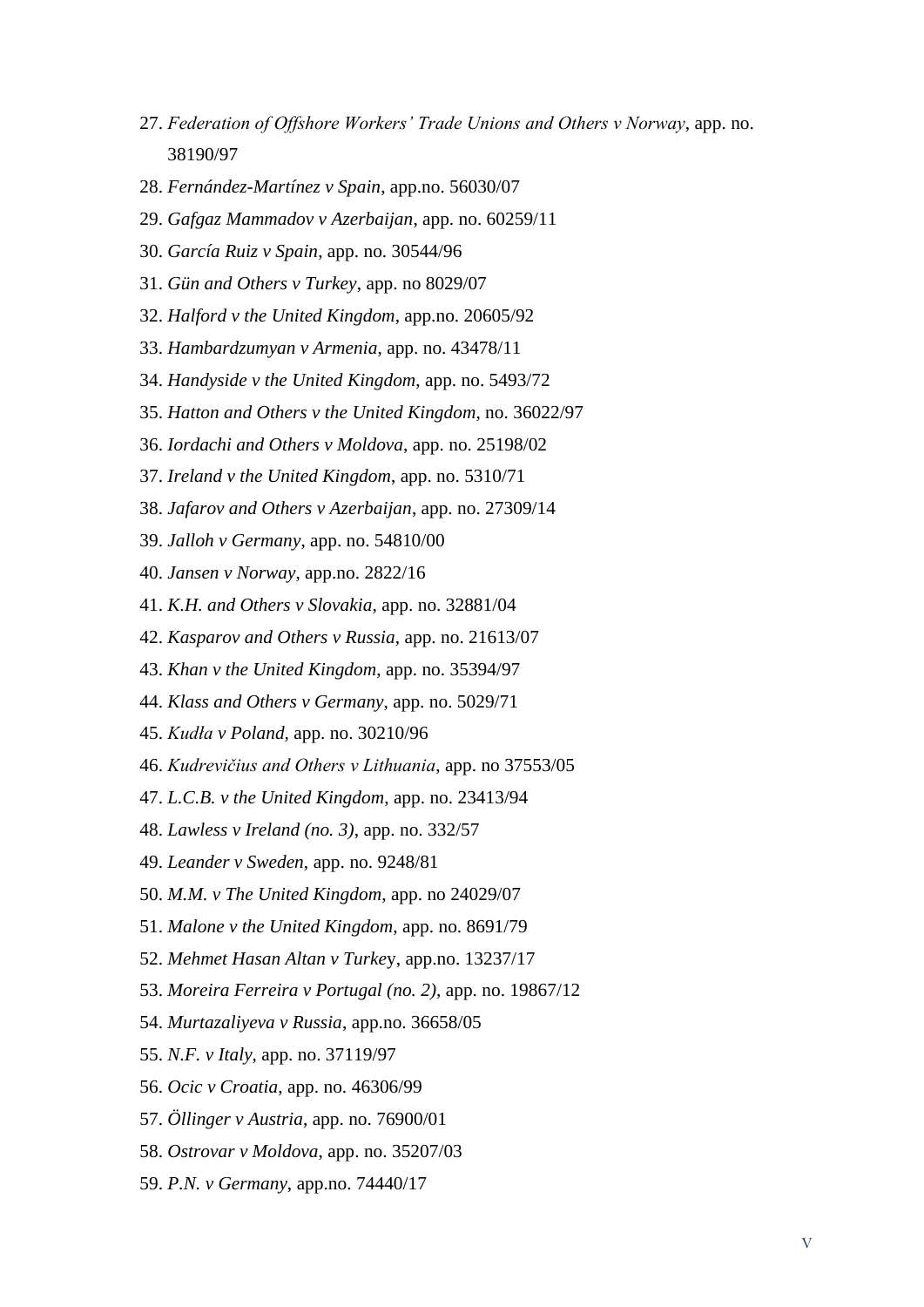- 60. *Paradiso and Campanelli v Italy*, app.no. 25358/12
- 61. *Peck v the United Kingdom*, no. [44647/98](https://hudoc.echr.coe.int/eng#{%22appno%22:[%2244647/98%22]})
- 62. *Piechowicz v Poland*, app.no. 20071/07
- 63. *Plattform "Ärzte für das Leben" v Austria*, app.no. 10126/82
- 64. *Popov v Russia*, app. no. 26853/04
- 65. *Pretty v the United Kingdom*, app.no. 2346/02
- 66. *Protopapa v. Turkey*, app. no. 16084/90
- 67. *Rai and Evans v the United Kingdom*, app. nos. 26258/07, 26255/07
- 68. *Ramirez Sanchez v France*, app. no. 59450/00
- 69. *Rotaru v Romania*, app.no. 28341/95
- 70. *S. and Marper v. the United Kingdom*, app.no. 30562/04
- 71. *Şahin Alpay v Turkey*, app.no. 16538/17
- 72. *Satakunnan Markkinapörssi Oy and Satamedia Oy v Finland*, app.no. 931/13
- 73. *Schenk v Switzerland*, app. no. 10862/84
- 74. *Sergey Kuznetsov v Russia*, app. no. 10877/04
- 75. *Silver v the United Kingdom*, app. nos. 5947/72, 6205/73, 7052/75, 7061/75, 7107/75, 7113/75, 7136/75, §116
- 76. *Smith and Grady v the United Kingdom*, app. no. [33985/96,](https://hudoc.echr.coe.int/eng#{%22appno%22:[%2233985/96%22]}) [33986/96](https://hudoc.echr.coe.int/eng#{%22appno%22:[%2233986/96%22]})
- 77. *Soering v the United Kingdom*, app. no. 14038/88
- 78. *Stankov and the United Macedonian Organisation Ilinden v Bulgaria*, app. nos. 29221/95, 29225/95
- 79. *Szabó and Vissy v Hungary*, app. no. 37138/14
- 80. *The Sunday Times v the United Kingdom*, app.no. 6538/74
- 81. *Unite the Union v the United Kingdom*, app. no. 65397/13
- 82. *Vereinigung demokratischer Soldaten Österreichs and Gubi v Austria*, app. no. 15153/89
- 83. *Versini-Campinchi and Crasnianski v France*, app.no 49176/11
- 84. *Z. v Finland*, app.no. 22009/93

#### **Bibliography**

- 1. Harris, David/ O'Boyle, Michael/ Warbrick, Law of the European Convention on Human Rights, 3rd edition, Oxford University Press, 2014
- 2. Schabas, William A., The European Convention on Human Rights: A Commentary,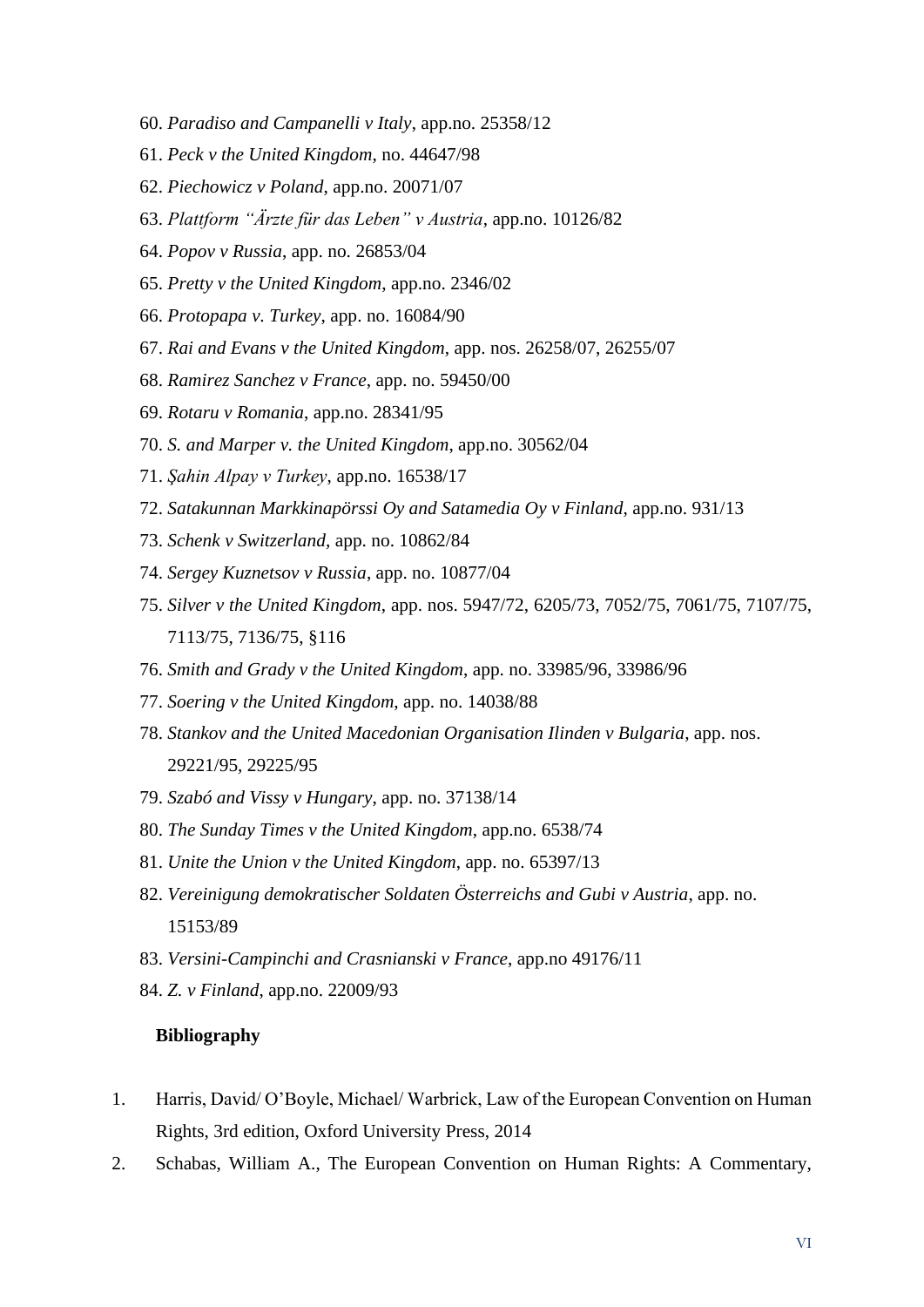Oxford University Press, 2015

- 3. Rigano, Christopher, Using Artificial Intelligence to Address Criminal Justice Needs, National Institute of Justice Journal; vol. 280, January 2019
- 4. Considerations for implementing and adjusting public health and social measures in the context of COVID-19, World Health Organization, 2020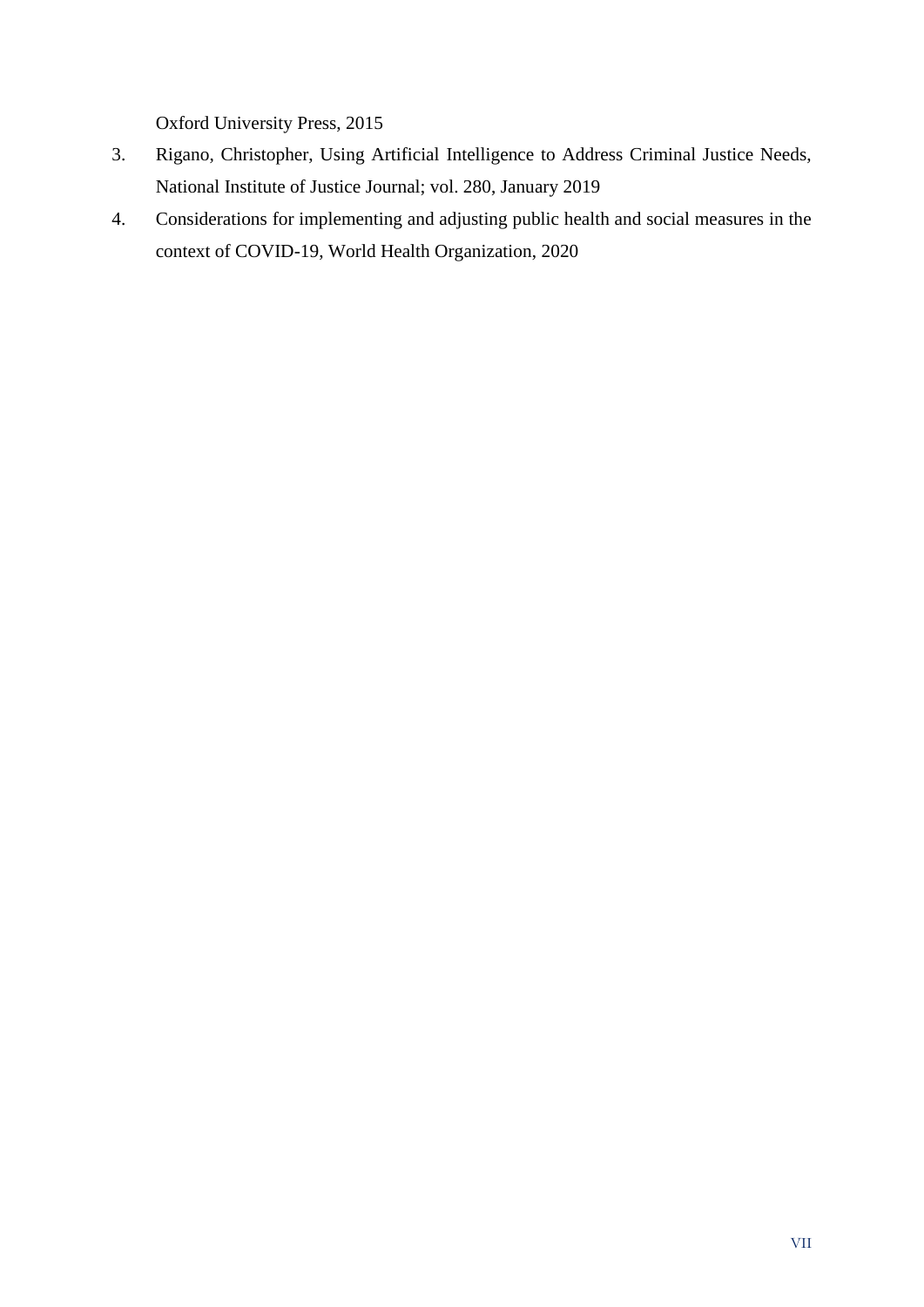## <span id="page-8-0"></span>**List of Abbreviations**

| $\overline{\phantom{a}}$ | Article of the Convention           | Article/Art.   |
|--------------------------|-------------------------------------|----------------|
| $\overline{\phantom{0}}$ | European Convention on Human Rights | the Convention |
| $\overline{\phantom{a}}$ | European Court of Human Rights      | the Court      |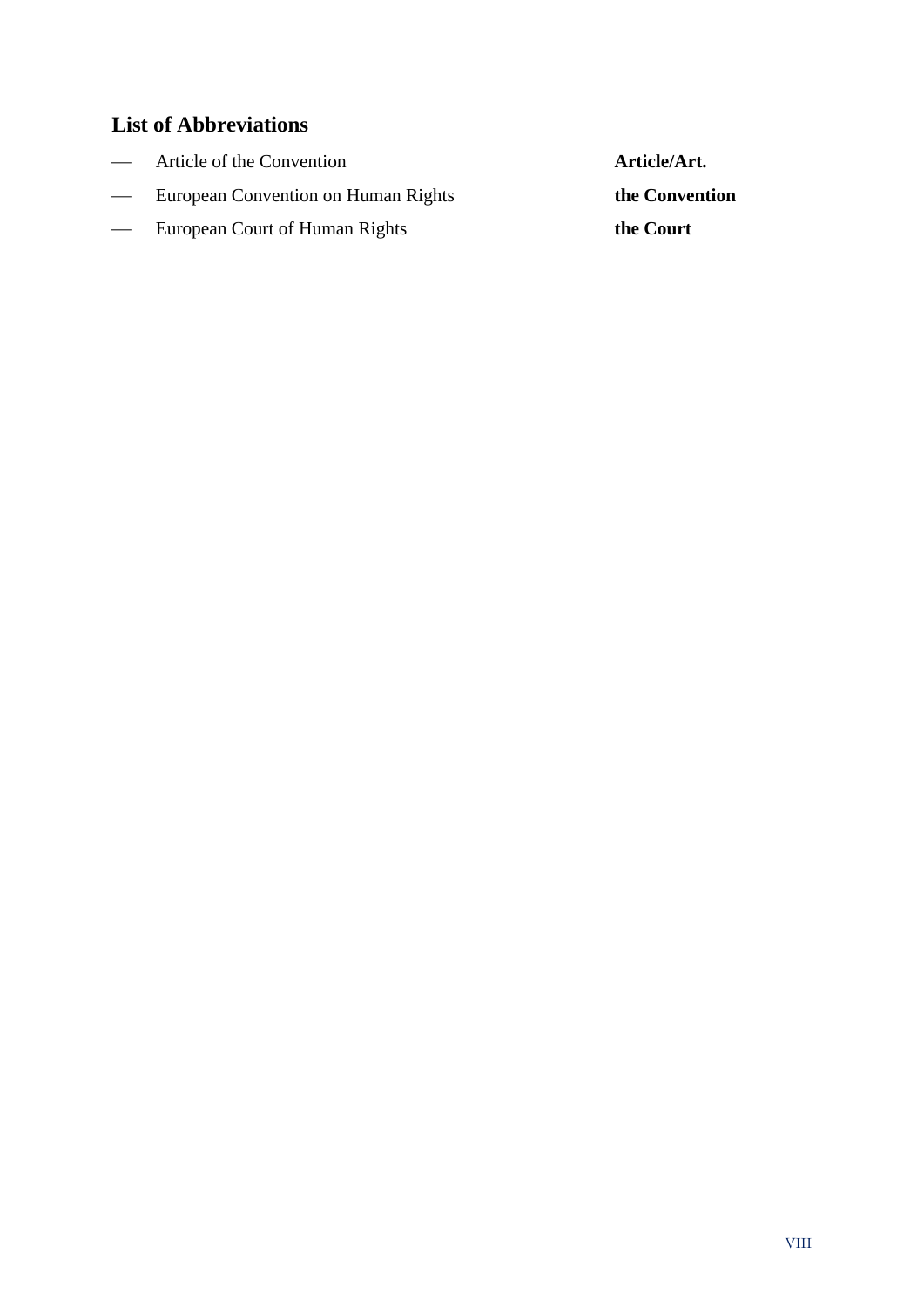### <span id="page-9-0"></span>**Summary of Submissions**

- The Respondent State in the present case made a valid derogation from its obligations under Art. 8, 9, 10, 11, Art. 2 of Protocol No. 1, and Art. 2 of Protocol No. 4 and enjoyed a wide margin of appreciation.
- The Government contends that there is no violation of the Applicant's respect for private life, since the processing of his personal data is conducted in accordance with the law and is proportionate to the legitimate aim of protecting public health.
- The Government raises two preliminary objections regarding the admissibility of Mr. Specter's complaint under Art. 11 of the Convention – the Applicant lacks victim status and alternatively, the application is manifestly ill-founded.
- Additionally, should the Court decide that the circumstances of the present case fall within the scope of protection of Art. 11, the State submits that it has complied with both its negative and positive obligations in this regard.
- The Government contest the Applicant's claim that his right to a fair trial under Art. 6 has been breached since his conviction was based on lawfully obtained evidence. The State's actions were in compliance with all of the requirements of Art. 6 in its criminal ambit, and particularly – with the right to adversarial proceedings, equality of arms and the right to a reasoned judgment.
- The Government invites the Court to find that no violations under Art. 13 are present, since the effective domestic court examined the complaint of the Applicant under Art. 8 in substance. Additionally, there is no violation of Art. 13 in conjunction with Art. 11 as the Applicant complained against the national legislation, however Art. 13 does not guarantee such remedy.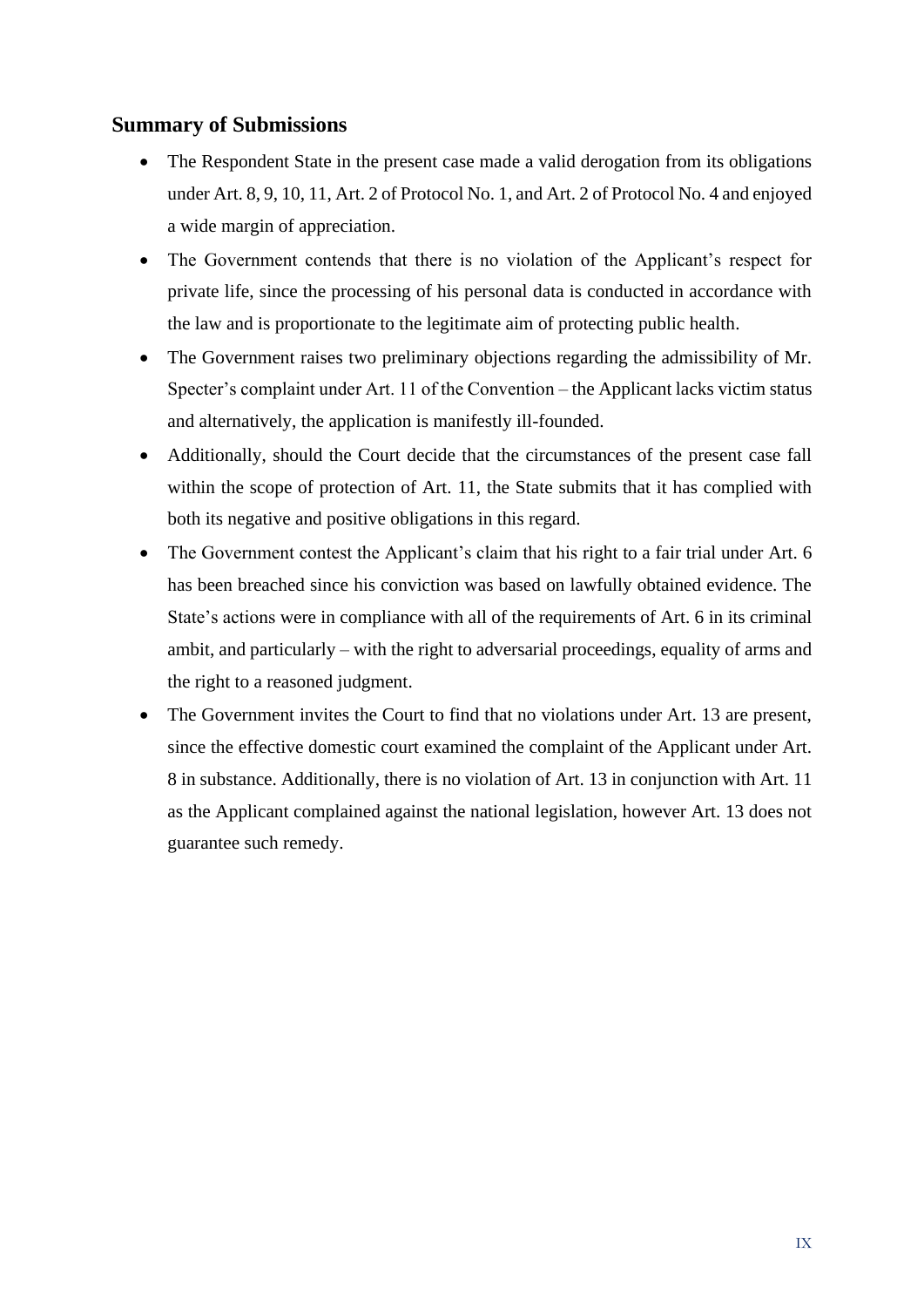#### <span id="page-10-0"></span>**Submissions**

### <span id="page-10-1"></span>**I. THE STATE OF ALETHEA MADE A VALID DEROGATION FROM THE CONVENTION**

The Respondent State invoked Art. 15 of the Convention and made valid derogation in the present case from its obligations under Art. 8, 9, 10, 11, Art. 2 of Protocol No. 1, and Art. 2 of Protocol No. 4. First, the measures taken were proportionate and necessary in light of the specifics of the situation of epidemic, second, the State notified the Secretary General of the Council of Europe.

The purpose of Art. 15 is to permit states to derogate from their obligations in exceptional situations of crisis or emergencies affecting the whole population and putting at risk the organised life of the community.<sup>1</sup> In such circumstances, the Contracting states enjoy a wide margin of appreciation<sup>2</sup> and may impose measures that could in normal conditions be considered unjustified. Undoubtedly, these measures should be proportionate to the exigencies of the situation<sup>3</sup> and in no way excessive.<sup>4</sup>

First, the measures taken were necessary and proportionate. In the present case, the situation has to be examined in the exceptional context, in which the State was uncertain of the origin, effect and consequences of the virus. The State of Alethea was faced with an unprecedented situation – the Malit-5 pandemic. Half of the State's population was infected with the virus and 200,000 people died as a result.<sup>5</sup> In such situation, when the health and wellbeing of the whole population is at stake to such a large extent, it is crucial for the State, including in compliance to its obligations under Art. 2 of the Convention, to take the necessary measures and secure the safety of its people. The measures adopted by Alethea were neither disproportionate, nor excessive and were taken in order to save the lives of its citizens pursuing the legitimate aims of protection of health and public safety.

Second, the derogation complied with the notification requirements of Art. 15. In order for a derogation to be in accordance with the Convention, the State is required to notify the Secretary General of the Council of Europe and provide reasoning for the imposition of the measures and restrictions.<sup>6</sup> Alethea's declaration to the Secretary General provided the Articles

<sup>&</sup>lt;sup>1</sup> Lawless v Ireland (no. 3), app. no. 332/57, para. 28

<sup>2</sup> Mehmet Hasan Altan v Turkey, app.no. 13237/17, para. 91; Brannigan and McBride v the United Kingdom, app. no. 14554/89, para. 43

<sup>3</sup> Şahin Alpay v Turkey, app. no. 16538/17, para. 74

<sup>4</sup> Ireland v the United Kingdom, app. no. 5310/71, para. 100

<sup>5</sup> The Case, para. 5

<sup>6</sup> Lawless v Ireland (no. 3), app. no. 332/57, para. 47; Mehmet Hasan Altan v Turkey, app. no. 14554/89, para. 89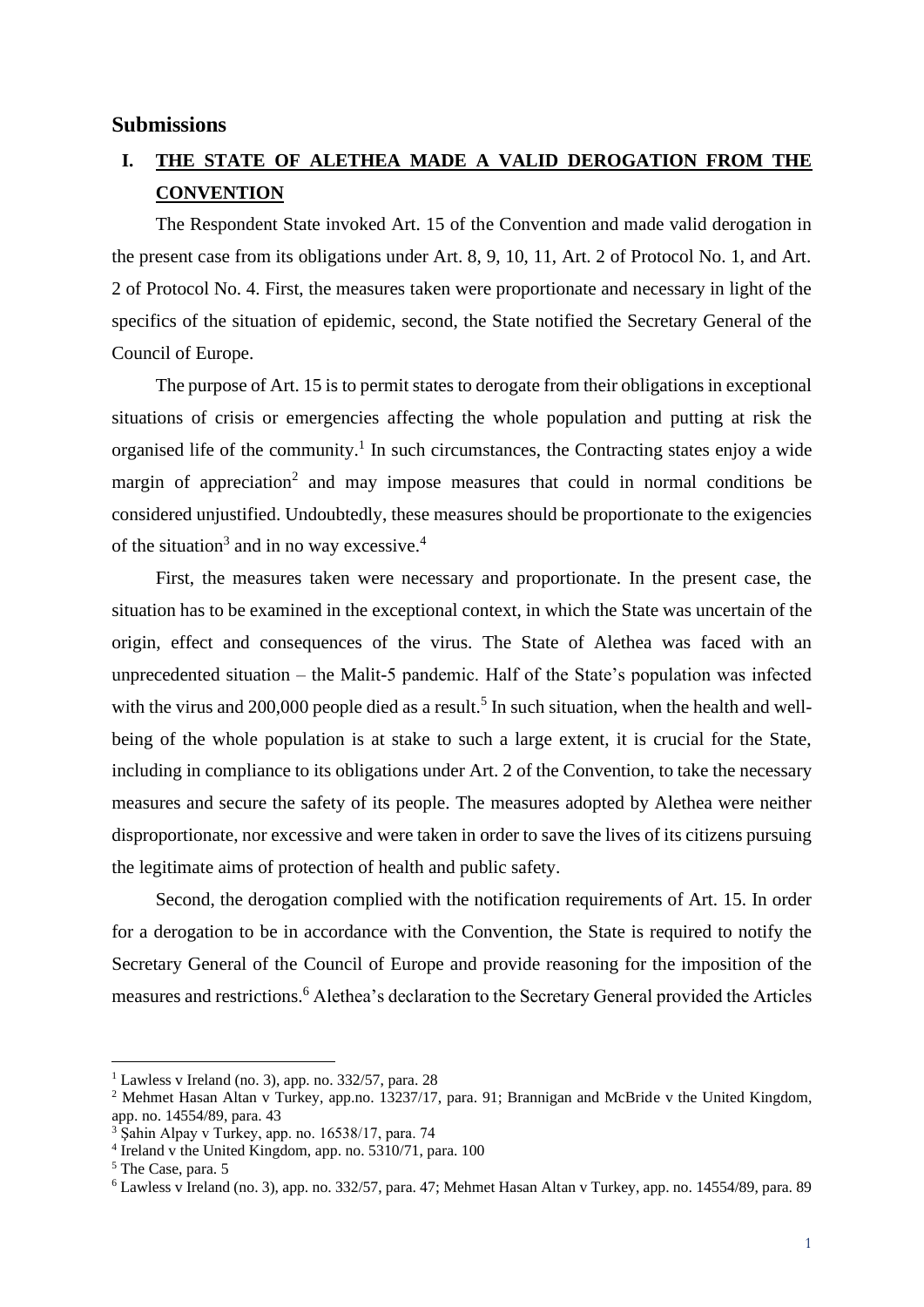which were derogated, as well as an overview of the implemented measures and reasons for them<sup>7</sup>

In conclusion, the State made a valid derogation by employing measures which were strictly needed due to the exigencies of the situation, as it will be examined further bellow.

## <span id="page-11-0"></span>**II. THE RESPONDENT HAS NOT VIOLATED THE APPLICANT'S RIGHT TO RESPECT FOR PRIVATE LIFE UNDER ARTICLE 8**

The Applicant claims that the State of Alethea unlawfully processed his personal data, contrary to Art. 8 of the Convention. The Respondent submits that the use of Mr. Specter's photos by the facial recognition system PanOptis and the subsequent storage of the collected data in the proceedings against him did not amount to a violation of his right to respect for private life under Art. 8.

### <span id="page-11-1"></span>**1. The use of PanOptis amounts to an interference with the Applicant's right under Article 8 of the Convention**

The Applicant submits that his personal data was obtained, stored and used during the criminal proceedings against him, interfering with his private life. The Respondent acknowledges the fact that the use of PanOptis in the identification process of Mr. Specter and the processing of his Friendzone photos amounted to an interference with his rights under Art. 8. PanOptis is facial recognition system, utilized by the police in criminal proceedings. The system was developed diligently, following strict cyber security protocols.<sup>8</sup> It functions as a search engine, which scans faces from photographs or screenshots of videos and compares them with publicly available images.<sup>9</sup> When a match is present, it stores this information on its database. Only the matched data is stored, due to the way it functions – since the publicly available images on the Internet, which PanOptis uses, are continuously updated, it is impossible to store these public images on a separate PanOptis database.

The Respondent maintains that the interference was justified under Art. 8(2). In order for an interference with the rights under Art. 8 to be justified, it has to meet the three cumulative conditions listed in Art.  $8(2)$  – to be prescribed by law, to pursue a legitimate aim and to be necessary in a democratic society.<sup>10</sup> In the present case, all of these conditions were met.

<sup>7</sup> The Case, para. 10

<sup>8</sup> The Case, para. 36

<sup>9</sup> The Case, para. 36

<sup>&</sup>lt;sup>10</sup> Harris, O'Boyle, Warbrick (2014), p. 532; Big Brother Watch and Others v the United Kingdom, app. no. 58170/13, para. 304; Pretty v the United Kingdom, app. no. 2346/02, para. 68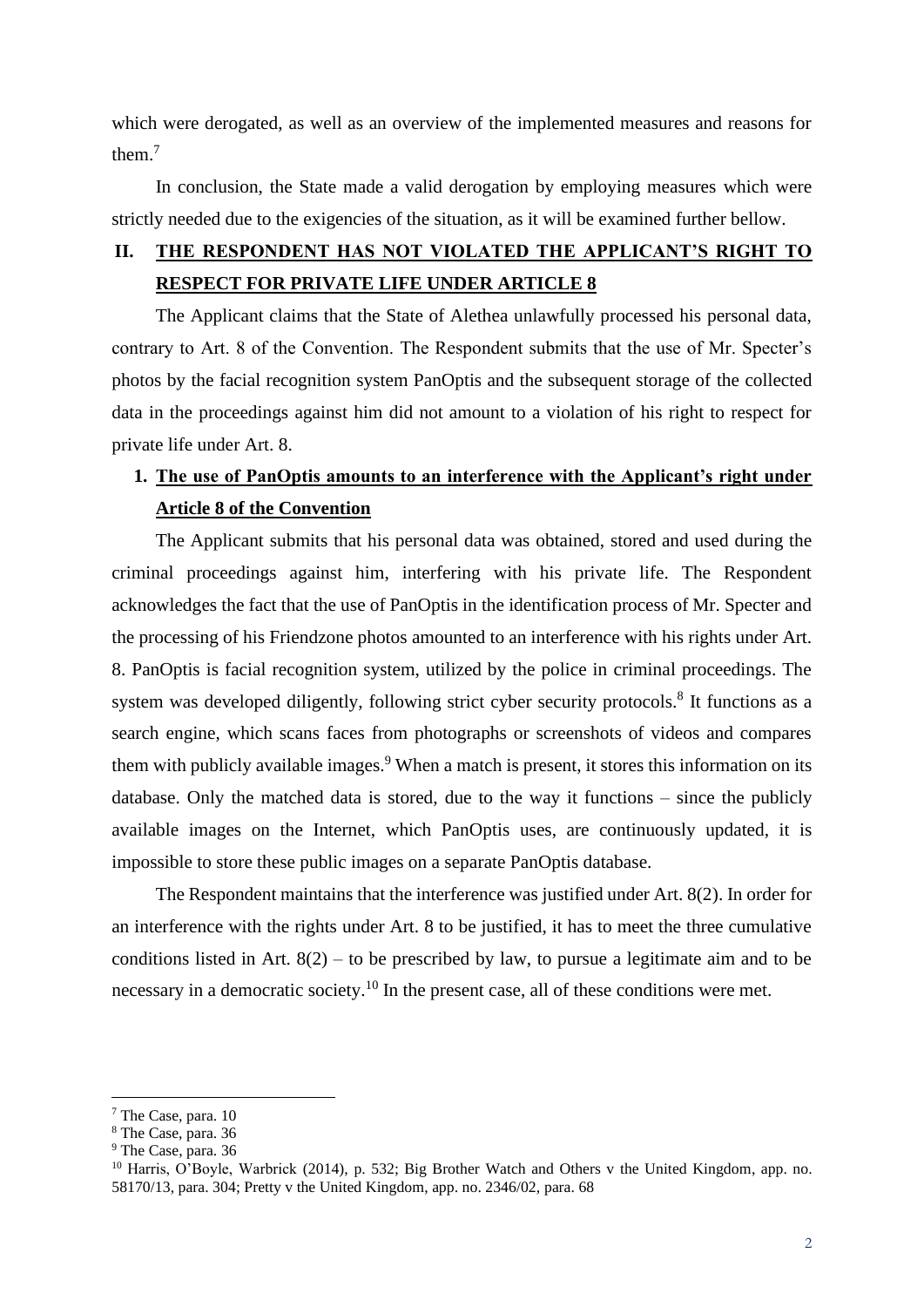## <span id="page-12-0"></span>**2. The interference with Mr. Specter's right under Article 8 is in accordance with the law**

The Court has previously held that any interference with an individual's right to respect for private life must have a legal basis.<sup>11</sup> This condition includes the quality of the applicable law as well.<sup>12</sup> The law must be adequately accessible and foreseeable, namely, formulated with sufficient precision to enable the individual to regulate his conduct.<sup>13</sup> The legal framework in the present case, which regulates the use of PanOptis, is the Law on Police and Criminal Investigations, the Data Protection Law and Art. 306 of the Alethean Criminal Code in connection with the second emergency decree from 14 June 2019. The legal framework was sufficiently clear, precise, adequately accessible and foreseeable and it provided adequate and sufficient safeguards to the Applicant.

### <span id="page-12-1"></span>**2.1. The legal framework regulating the use of PanOptis is clear and accessible**

The Court has established that in order for the law to be clear and accessible, it has to regulate with reasonable clarity and manner the scope and the exercise of the discretion conferred on the public authorities.<sup>14</sup> The law must give the citizens an adequate indication as to the circumstances and conditions, which give the public authorities the power to resort to the measures in question.<sup>15</sup>

PanOptis was introduced in 2018 through the Law on Police and Criminal Investigations.<sup>16</sup> The emergency decree from 14 June 2019 of the Minister of Health in conjunction with Art. 306 of the Alethean Criminal Code granted permission to the police to monitor compliance with the imposed emergency measures.<sup>17</sup> Moreover, the Data Protection Law required the processed data to be used only for explicit, specified purposes and to be limited to only what is necessary.<sup>18</sup> The main purpose of the utilization of the facial recognition system PanOptis by the police is the identification of suspects during the instituted criminal proceedings. Its use made possible and highly effective the monitoring of the compliance with the emergency decree.<sup>19</sup>

In the present case, the protest was in violation of the emergency measures. Mr. Specter's identity and presence at the protest was established, using PanOptis to compare footage from

<sup>11</sup> P.N. v Germany, app. no. 74440/17, para. 61; Leander v Sweden, app. no. 9248/81, para. 50

 $12$  Halford v the United Kingdom, app. no. 20605/92, para. 49

<sup>13</sup> S. and Marper, app. no. 30562/04, para. 95

<sup>14</sup> Piechowicz v Poland, app. no. 20071/07, para. 216

<sup>15</sup> Centrum för Rättvisa v Sweden, app. no. 35252/08, para. 101

<sup>16</sup> The Case, para. 36

<sup>&</sup>lt;sup>17</sup> The Case, para. 9

<sup>&</sup>lt;sup>18</sup> The Case, para. 31

<sup>&</sup>lt;sup>19</sup> The Case, para. 38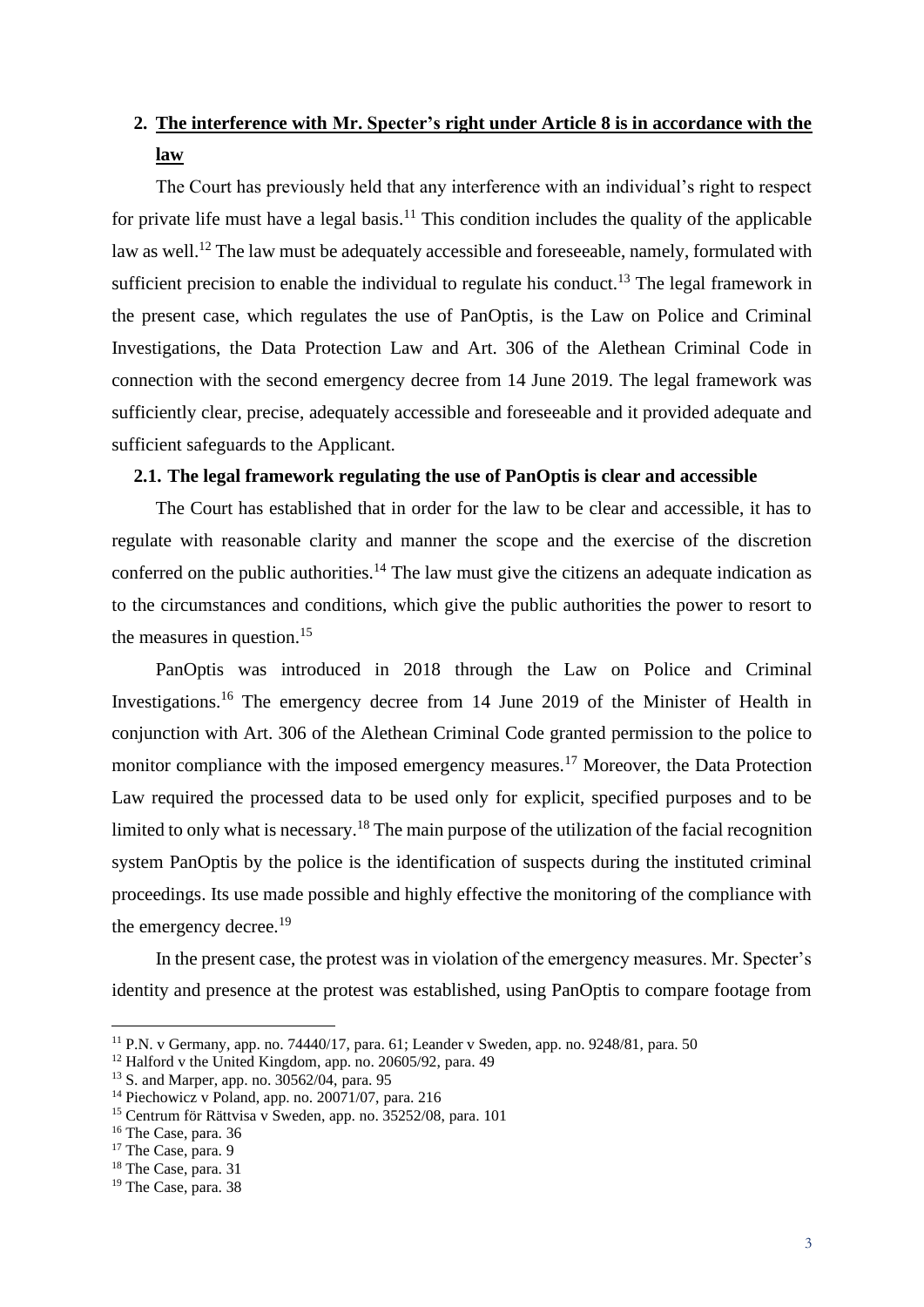the municipal CCTV cameras pursuant to the Law on Police and Criminal Investigations.<sup>20</sup> Therefore, the legal framework regulating PanOptis provided with sufficient clarity the circumstances in which Mr. Specter's data will be processed by the public authorities.

Furthermore, the domestic law has to be adequately accessible.<sup>21</sup> This means that the citizen must be able to have an adequate indication of the legal rules applicable to a given case.<sup>22</sup> In the case of *Centrum för Rättvisa v Sweden*, the Court found that the accessibility criterion was satisfied because the relevant legal provisions have been officially published and accessible to the public.<sup>23</sup> Similarly, in the case at hand, the use of PanOptis was regulated in the domestic legislation and, moreover, the mechanism of the precise functioning of the program was available on the Government's website.<sup>24</sup> Thus, the Respondent maintains that the legal framework complied with the accessibility criterion.

### <span id="page-13-0"></span>**2.2. The domestic law of Alethea regarding PanOptis satisfies the foreseeability criterion**

In its case law, the Court has stated, that domestic law must be sufficiently foreseeable in its terms to give individuals the conditions and circumstances under which the authorities are entitled to resort to measures affecting their rights and freedoms.<sup>25</sup> Each person must be able – if need be with appropriate advice – to foresee, to a degree that is reasonable in the circumstances, the consequences which a given action may entail. Those consequences need not be foreseeable with absolute certainty.<sup>26</sup> Furthermore, the Court noted in *Versini-Campinchi and Crasnianski v France* that the applicant's profession may be a factor to consider as it provides an indication to his or her ability to foresee the legal consequences of his or her actions.<sup>27</sup>

In the case at hand, Mr. Specter is a privacy-rights activist and was well aware of PanOptis functionalities.<sup>28</sup> As established above, the relevant legal framework provided information for the application of PanOptis for identification of infringers of the emergency measures. Therefore, as a participant in the protest, he was able to foresee the consequences of

<sup>20</sup> The Case, para. 14

 $21$  S. and Marper, app. no. 30562/04, para. 95

<sup>&</sup>lt;sup>22</sup> The Sunday Times v the United Kingdom, app. no. 6538/74, para. 49; Silver and Others v the United Kingdom, app. no. 5947/72, para. 87

 $^{23}$  Centrum för Rättvisa v Sweden, app. no. 35252/08, para. 115

<sup>24</sup> The Case, para. 36

<sup>&</sup>lt;sup>25</sup> Fernández-Martínez v Spain, app. no. 56030/07, para. 117; C.G. and Others v Bulgaria, app. no. 1365/07, para. 39

 $26$  Satakunnan Markkinapörssi Oy and Satamedia Oy v Finland, app. no. 931/13, para. 143; Malone v the United Kingdom, app. no 8691/79, para. 66

<sup>&</sup>lt;sup>27</sup> Versini-Campinchi and Crasnianski v France, app. no 49176/11, para. 55

<sup>&</sup>lt;sup>28</sup> Clarifications question, Section 1, No. 38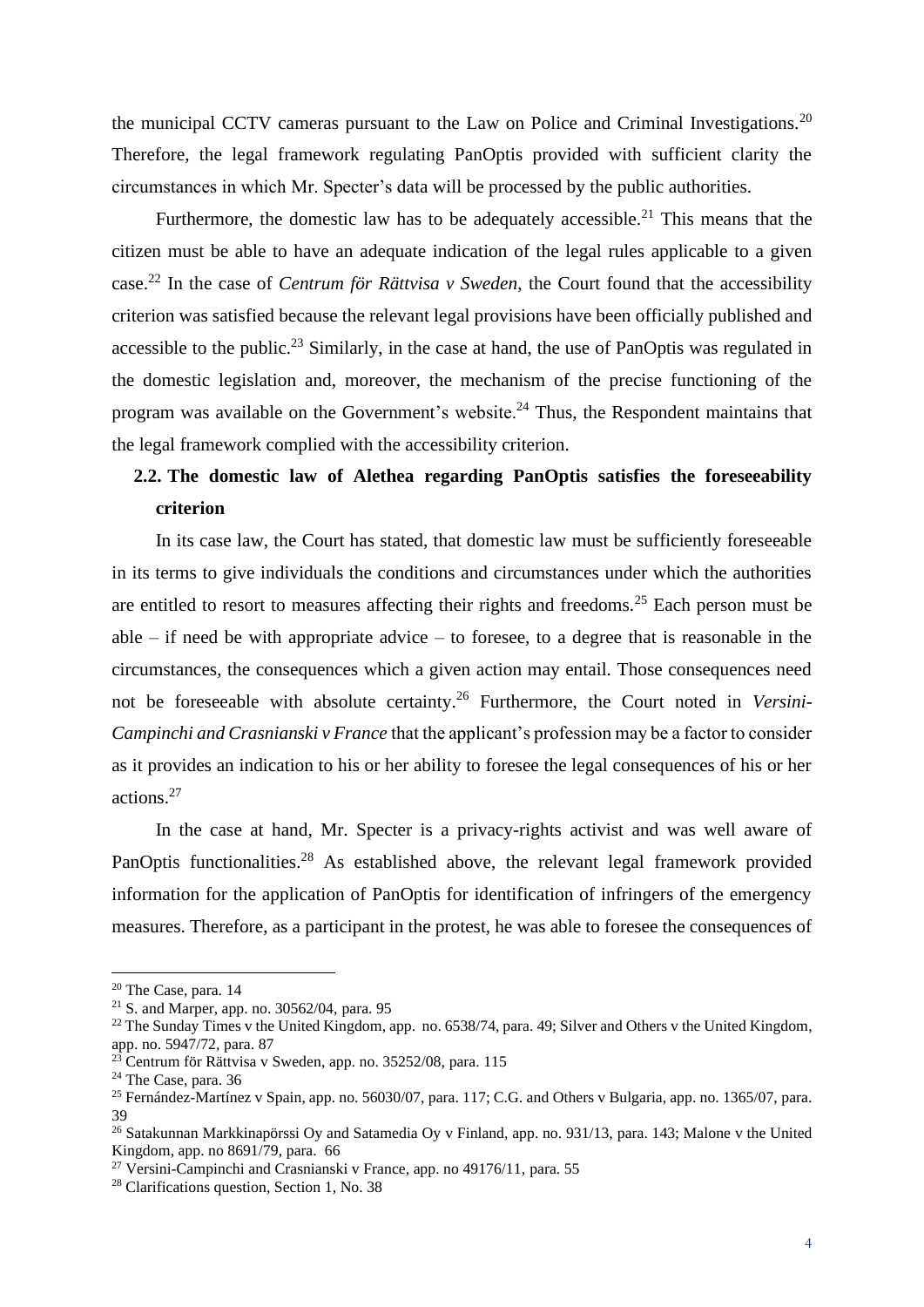his actions – namely, the use of PanOptis for his identification.

Moreover, the Court has stated that in certain situation there should be a measure of legal protection in domestic law against arbitrary interferences by public authorities.<sup>29</sup> In the present case, the existence of Data Protection Agency regulates the use of artificial intelligence including PanOptis<sup>30</sup> and provides for additional safeguards against arbitrary interferences. The Agency ensures that legal requirements, policies and standards are met.<sup>31</sup> The Alethean nationals can complain about any violation before the Agency in order to have their personal data deleted.<sup>32</sup>

In conclusion, the existence of a special legal basis, permitting data processing, taken together with the provided safeguards for the Applicant against abuse, makes the legislation sufficiently foreseeable for the purposes of Art. 8(2).

### <span id="page-14-0"></span>**3. The interference with the Applicant's right to respect for private life under Article 8(1) pursues a legitimate aim**

In order for an interference to be justified, it has to pursue one of the legitimate aims set out in Art.  $8(2)$  of the Convention.<sup>33</sup> Such a legitimate aim is the protection of public safety as well as public health. The Respondent submits that the interference with the right to respect for private life on account of processing pictures for the purposes of identifying perpetrators of the anti-epidemic measures pursued the legitimate aim of protecting public health.

## <span id="page-14-1"></span>**4. The interference with the Applicant's right under Article 8 is necessary in a democratic society**

The interference with one's rights under Art. 8 of the Convention is "necessary in a democratic society" if it answers a "pressing social" need and is proportionate to the legitimate aim pursued.<sup>34</sup> It is the Respondent's submission that the State enjoyed wide margin of appreciation in the current case. Moreover, the processing of the Applicant's data was proportionate to the legitimate aim pursued – protection of public health and safety.

### <span id="page-14-2"></span>**4.1. The Respondent State enjoys wide margin of appreciation**

The States enjoy a certain margin of appreciation when considering whether the measures taken against the applicant answer a "pressing social need".<sup>35</sup>

 $^{29}$  M.M. v The United Kingdom, app. no. 24029/07, para. 199; Amann v Switzerland, app. no. 27798/95, para. 56; Malone v the United Kingdom, app. no. 8691/79, paras. 67-68; Big Brother Watch and Others v the United Kingdom, app. no. 58170/13, para. 304

<sup>30</sup> The Case, para. 33

<sup>31</sup> The Case, para. 35

<sup>&</sup>lt;sup>32</sup> Clarification question, Section 1, No. 45

 $33$  Pretty v the United Kingdom, app. no. 2346/02, para. 68

<sup>34</sup> Jansen v Norway, app.no. 2822/16, para. 89; Paradiso and Campanelli v Italy, app. no. 25358/12, para. 181

 $35$  Catt v the United Kingdom, app. no.  $43514/15$ , para. 109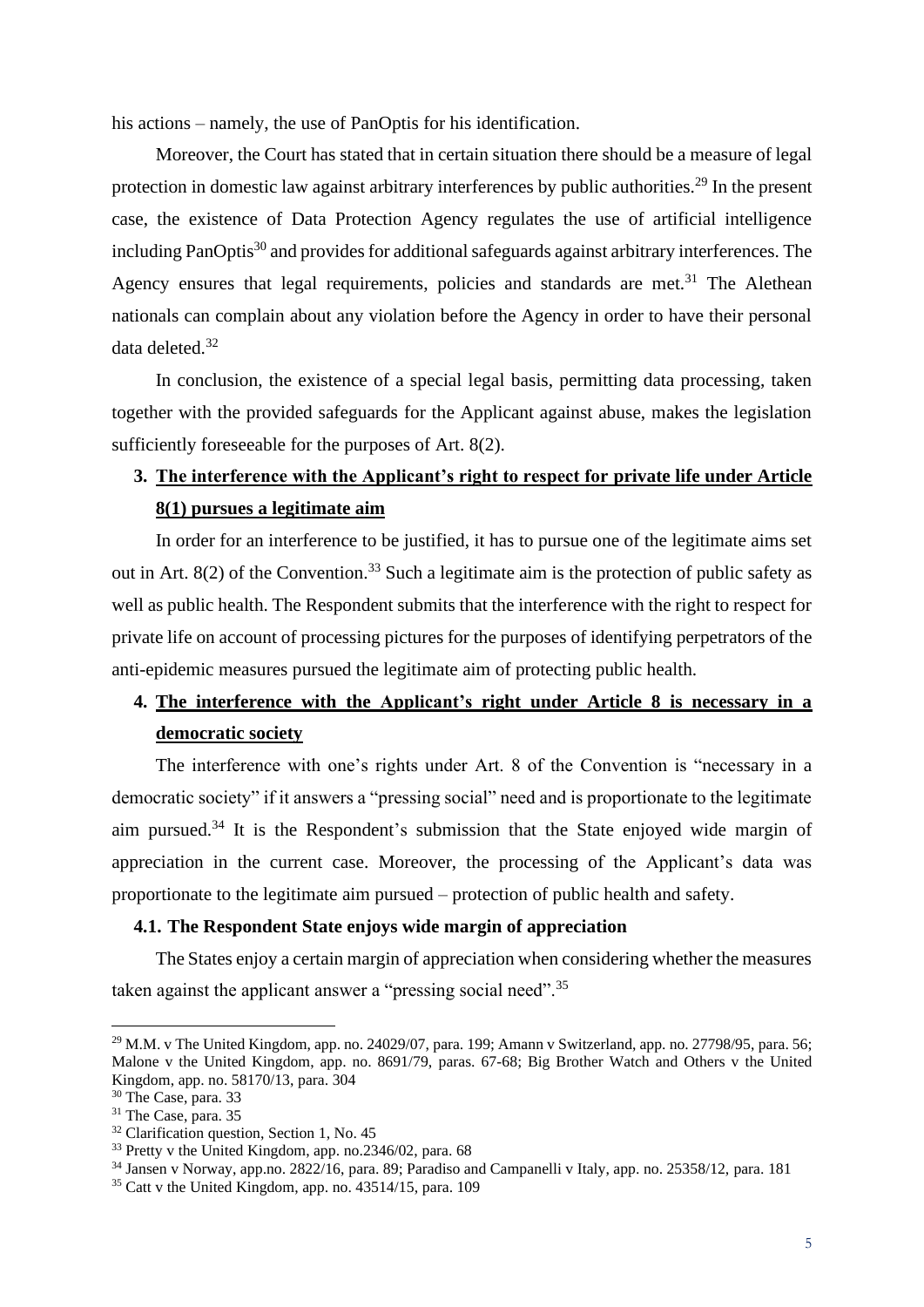Regarding the valid derogation, the Court in principle considers that, by reason of their direct and continuous contact with the pressing needs of the moment, the national authorities are better placed to decide on both the presence of such an emergency and on the nature and scope of the derogations necessary to avert it. Accordingly, in this matter, a wide margin of appreciation should be left to the national authorities.<sup>36</sup>

In the case at hand, due to the detrimental consequences of Malit-5 epidemic the State of Alethea decided to derogate from certain obligations under the Convention. Considering the valid derogation under Art. 8, even more invasive interferences with the right to respect for private life can be justified under Art. 8 (2). Therefore, the Respondent State enjoys a wide margin of appreciation in this respect and its actions should be assessed in the light of the given space for maneuver.

### <span id="page-15-0"></span>**4.2. The processing of the Applicant's data was proportionate to the legitimate aim pursued**

In the case of Mr. Specter, the exceptional circumstances of a dangerous new epidemic are present. In order to determine whether the processing of the Applicant's data is proportionate to the legitimate aim in the present case, the competing interests – the right to private life and the protection of public health, need to be balanced. Furthermore, the State also bears positive obligations under Art. 2 of the Convention, to take appropriate steps for the protection of the life of each individual through the adoption of public health measures.<sup>37</sup> Failure to adopt such measures could result in breach of the fundamental right under in Art.2.

As the Court has stated, measures during the state of emergency should answer the urgent needs of the situation<sup>38</sup> Alethean population was highly susceptible to the virus and no vaccine has been invented against the virus.<sup>39</sup> It is estimated that over 7 million people in Alethea have been infected with 1 million having had moderate to serious symptoms of the decease, and 500,000 needing hospitalisations.

The Government acted diligently when the virus began spreading and in according with the most universally accepted measures against spreading of infectious diseases. <sup>40</sup> In the presence of a highly contagious airborne disease such as Malit-5,<sup>41</sup> there is a consensus among

<sup>36</sup> Mehmet Hasan Altan v Turkey, app. no. 13237/17, para. 91; А. and Others v the United Kingdom, app. no. 3455/05, para. 173; Şahin Alpay v Turkey, app. no. 16538/17, para. 75

<sup>37</sup> Centre for legal resources on behalf of Valentin Câmpeanu v Romania, app. no. 47848/08, para. 130; L.C.B. v the United Kingdom, app. no. 23413/94, para. 36;

<sup>38</sup> Şahin Alpay v Turkey, app. no. 16538/17, para. 74; Mehmet Hasan Altan v Turkey, app. no. 13237/17, para. 91

<sup>39</sup> The Case, para. 4

 $40$  The case, para. 3

<sup>&</sup>lt;sup>41</sup> The case, para. 3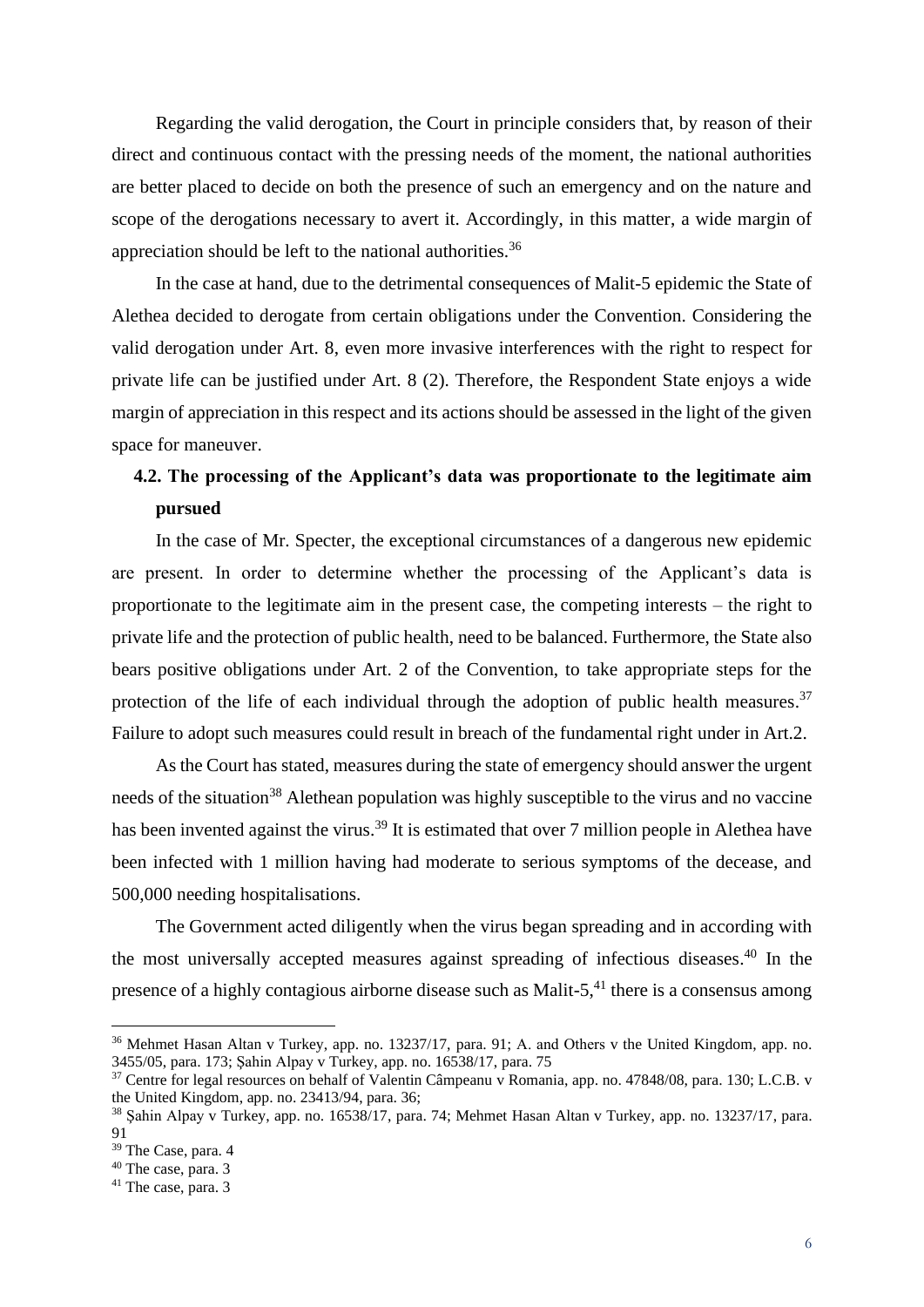all Contracting States that specific measures have been proven critical to limiting transmission. Similarly, during the world-wide outbreak of COVID-19, another airborne viral disease, countries around the globe have implemented measures such as social distancing and mask wearing for disease control.<sup>42</sup> However, despite the compliance with recommended measures, the rapid spread of the virus caused it to reach the level of an epidemic in May 2019, and thus an urgent need for even stricter measures occurred.

In the present case, the higher growth of the virus cases required the most efficient reaction of the State, which aimed at reducing the mortality rate and the negative consequences on the economy. For these reasons, swift and efficient measures for identifying persons who breached the measures and spread the disease were crucial. The Respondent maintains that the exigencies of the epidemic situation required the use of advanced technologies such as PanOptis. In principle, automatic processing has great advantages compared to manual procession of data especially when the safety of the whole population is concerned.<sup>43</sup> The manual processing of personal data requires numerous personnel, which would achieve the same result in a much larger time frame. Moreover, the circumstances in the case at hand make it necessary for the State authorities to identify the potential infringers promptly, in order to minimise the spread of the epidemic.

Furthermore, PanOptis has error rate of only 15 % and since its introduction the overall rate of solved crimes has increased from 70% to 90%. PanOptis provided tremendous protection to crime victims as law enforcement increased its efficiency and, in turn, its accuracy protected the innocent suspects from being wrongly accused.<sup>44</sup> Therefore, the benefits of the use of PanOptis are evident. Furthermore, PanOptis processes data in full compliance with the Data Protection Regulation and Data Protection Agency oversees the use of PanOptis and ensures that legal requirements, policies and standards are met.<sup>45</sup> Additionally, the program shares the gathered material only with the law enforcement authorities for the purposes of criminal proceedings.<sup>46</sup>

The Respondent takes note of the Applicant's argument that PanOptis stored some data indefinitely.<sup>47</sup> However, all the data, which does not match the police database, has been deleted immediately from the police database<sup>48</sup>. Thus, the only data which is being stored is

<sup>42</sup> WHO (2020)

<sup>43</sup> Rigano, Christopher (2019)

<sup>44</sup> The case, para 38

<sup>45</sup> Clarification question, Section 1, No. 40, The case, para. 33, 35

<sup>46</sup> Clarification question, Section 3, No. 17

<sup>&</sup>lt;sup>47</sup> The Case, para. 36

<sup>48</sup> The Case, para. 36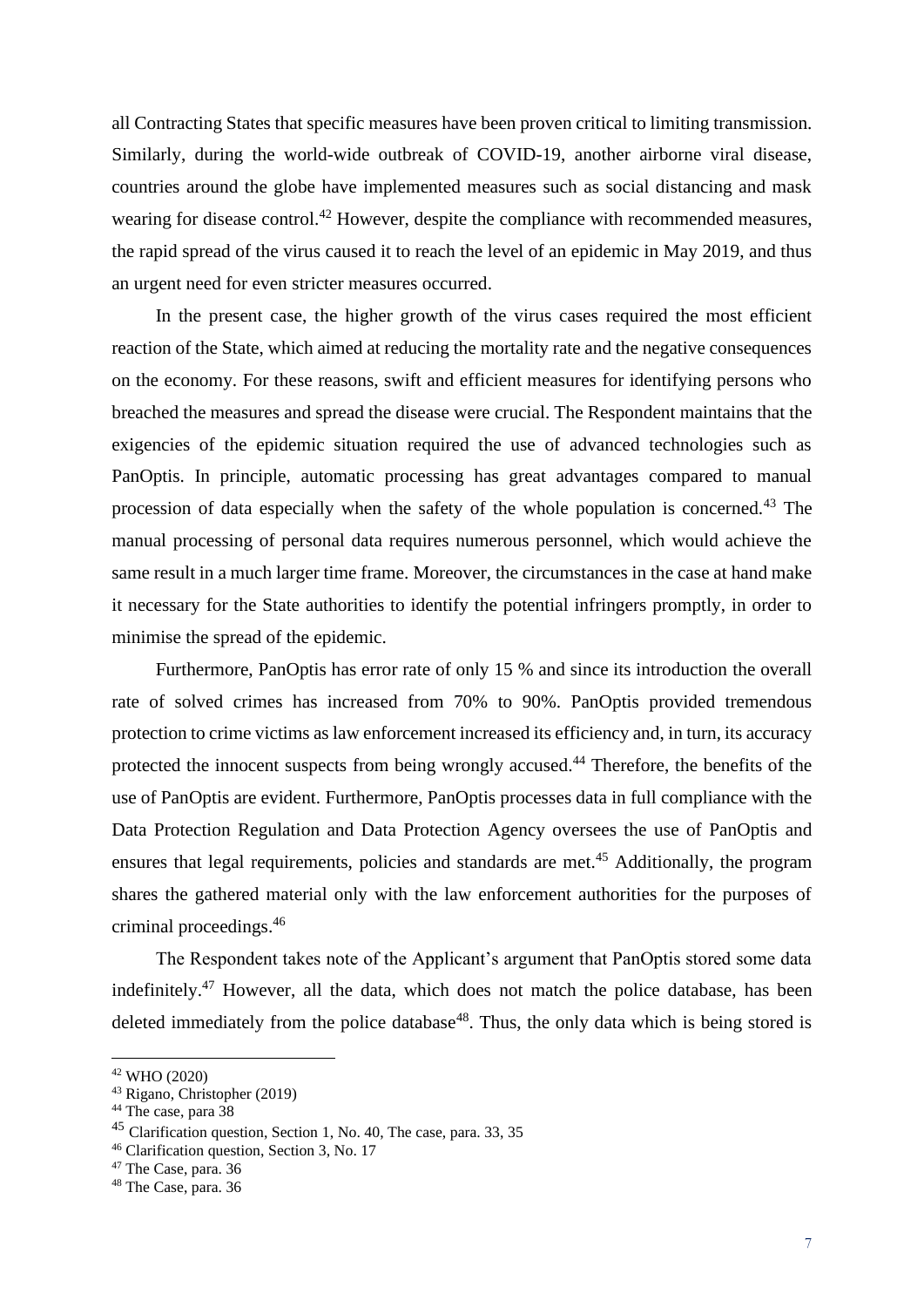that of persons who were matched by PanOptis in the process of identification during criminal proceedings. Furthermore, the Court has stated, that at the outset it fully realises that in order to protect their population, the national authorities can legitimately set up databases as an effective means to prevent certain offences.<sup>49</sup> In times of emergency, this is even more so applicable and justified.

Additionally, in the case of *P.N. v Germany,* the Court considered the collection of data in form of photographs to be less intrusive with the applicant's rights than the retention of DNA profiles.<sup>50</sup> In the cited case, the Court attached particular weight to the fact that the retention of photographs was proportionate to the legitimate aim of protecting the public safety and subsequently found no violation under Art. 8. In the present case, *per argument a fortiori*, when the legitimate aim is the protection of public health, the processing of data is justified.

For these reasons, the Respondent submits that the use of PanOptis is proportionate to the aim pursued – the protection of public health. The State of Alethea invites the Court to find that there has been no violation of the Applicants' rights under Art. 8 of the Convention.

### <span id="page-17-0"></span>**III. THE RESPONDENT STATE HAS NOT VIOLATED ARTICLE 11 OF THE CONVENTION**

The Applicant submits that his right to peaceful assembly has been violated. However, it is the Respondent's submission that the complaint is inadmissible. Alternatively, the State complied with both its positive and negative obligations under Art. 11.

#### <span id="page-17-1"></span>**1. Mr. Specter's application before the Court is inadmissible**

The Government raise two preliminary objections regarding the admissibility of Mr. Specter's complaint under Art. 11. The State maintains that the Applicant lacks victim status. Alternatively, the application is manifestly ill-founded as it meets the conditions set in Art. 11(2) and there is no lack of proportionality.

### <span id="page-17-2"></span>**1.1. The Applicant lacks victim status as set under Article 34 of the Convention**

Mr. Specter cannot claim to be a victim of a violation of Art. 11 since he was not directly affected by the emergency legislation prohibiting gatherings of more than 100 people.

In its case law, the Court has determined that the term "victim" denotes a person who is directly affected by the act or omission in issue.<sup>51</sup> If an individual is unable to demonstrate that he or she is personally affected by the application of a law, he or she cannot claim to be the

<sup>49</sup> Aycagauer v France, app. no. 8806/12, para. 34

<sup>50</sup> P.N. v Germany, app. no. 74440/17, para. 84

<sup>51</sup> Eckle v Germany, app. no. 8130/78, para.66; Roman Zakharov v. Russia, app. no. 47143/06, para. 164; Burden v. the United Kingdom, app. no. 13378/05, para. 33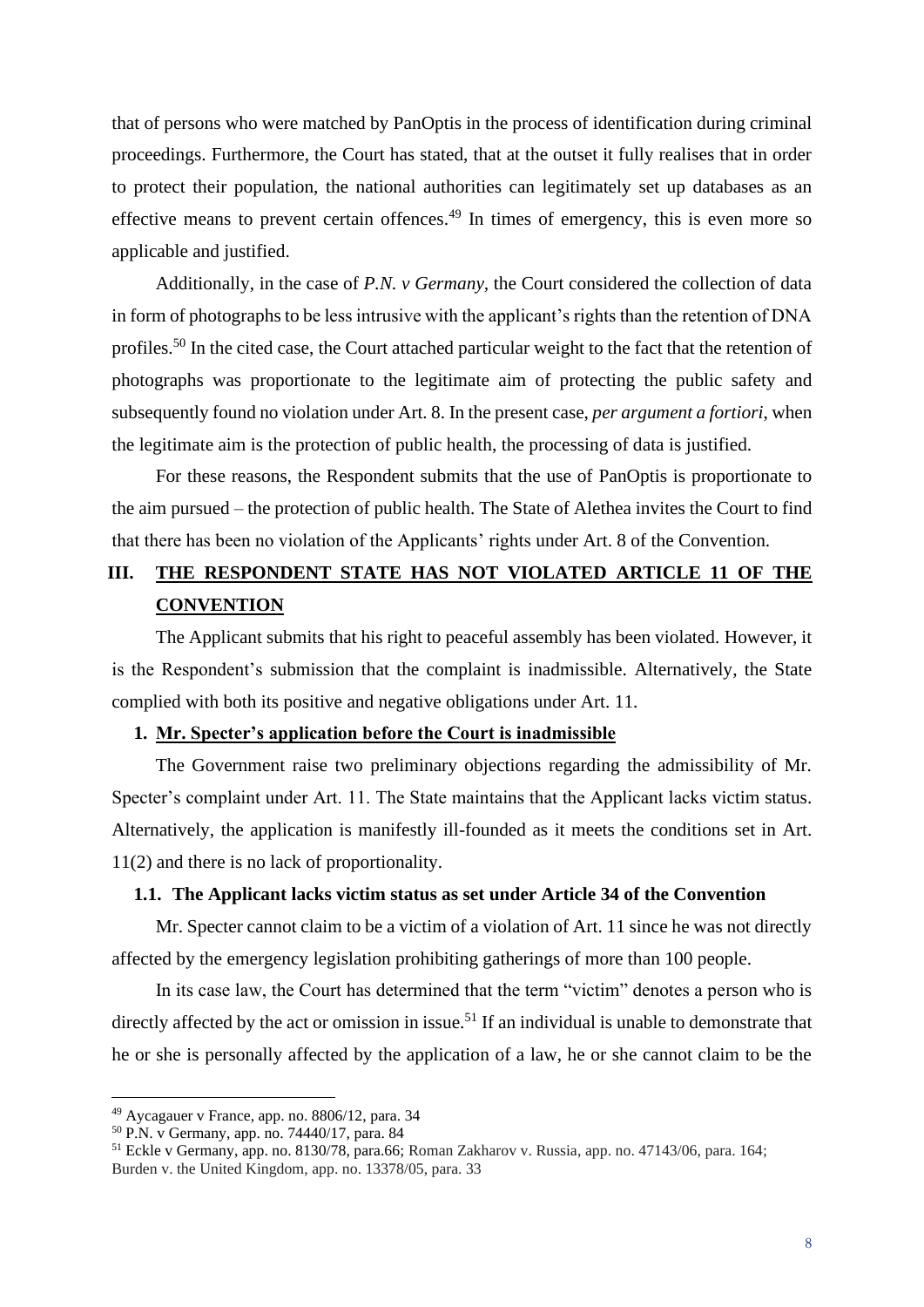victim of a violation of the Convention.<sup>52</sup> In *Ocic v Croatia*, the applicant complained that a national legal act contravened the Convention and that it could potentially affect him. However, the Court declared the application inadmissible due to the fact that the applicant had failed to show that he could have been in any way affected by the act in question.

Moreover, the Court has established, that even if the existence of an assembly is not disputed, the admissibility of the complaint under Art. 11 may be called into question in relation to a particular applicant if he or she denies before the Court to have taken part in that assembly.<sup>53</sup> The fact that the applicant was sanctioned for participating in the assembly is not in itself sufficient to bring the complaint within the ambit of Art. 11, if the applicant had consistently claimed that he was mistaken for a participant.<sup>54</sup>

In the present case, during the proceedings before the national courts, Mr. Specter continuously maintained that he did not attend the demonstration on 1 July 2019, denying any affiliation with the event.<sup>55</sup> Therefore, there is no sufficient connection between the Applicant and the demonstration in question to allege any violation of Art. 11. Hence, Mr. Specter is not a victim of a breach of his right to freedom of assembly.

#### <span id="page-18-0"></span>**1.2. Mr. Specter's complaint under Art. 11 is manifestly ill-founded**

Mr. Specter's application before the Court fails to meet the admissibility criterion set forth in Article 35(3)(a). The Applicant's complaint does not disclose any appearance of a violation of the rights under Art. 11 and therefore it is manifestly ill-founded.

The right to freedom of assembly is not absolute and can be subject to limitations.<sup>56</sup> The Court declares the application inadmissible as manifestly ill-founded if it does not disclose an apparent violation and the conditions set in Art.  $11(2)$  are met.<sup>57</sup> In the present case, the prohibition of public gatherings was prescribed by law and aimed at protecting the population from a deadly virus. The Government maintain that introducing temporary restrictive measures to minimise the spread of a dangerous disease is proportionate to the aim pursued. In these specific and exceptional circumstances, the great restrictions over public gatherings, applied by the national authorities, were justified. Thus, the Applicant's complaint is manifestly illfounded and, therefore, inadmissible.

 $52$  Ocic v Croatia (dec.), app. no. 46306/99

<sup>53</sup> Kasparov and Others v Russia, app. no. 21613/07, para. 72

<sup>54</sup> Kasparov and Others v Russia, app. no. 21613/07, para. 73

<sup>&</sup>lt;sup>55</sup> The Case, para.16

<sup>56</sup> Federation of Offshore Workers' Trade Unions and Others v Norway, app. no. 38190/97, dec.; Harris, O'Boyle, Warbrick (2014), p.505; Kudrevičius and Others v Lithuania, app. no. 37553/05, para. 159

<sup>57</sup> Unite the Union v the United Kingdom, app. no. 65397/13, para. 66; Federation of Offshore Workers' Trade Unions and Others v Norway, app. no. 38190/97, dec.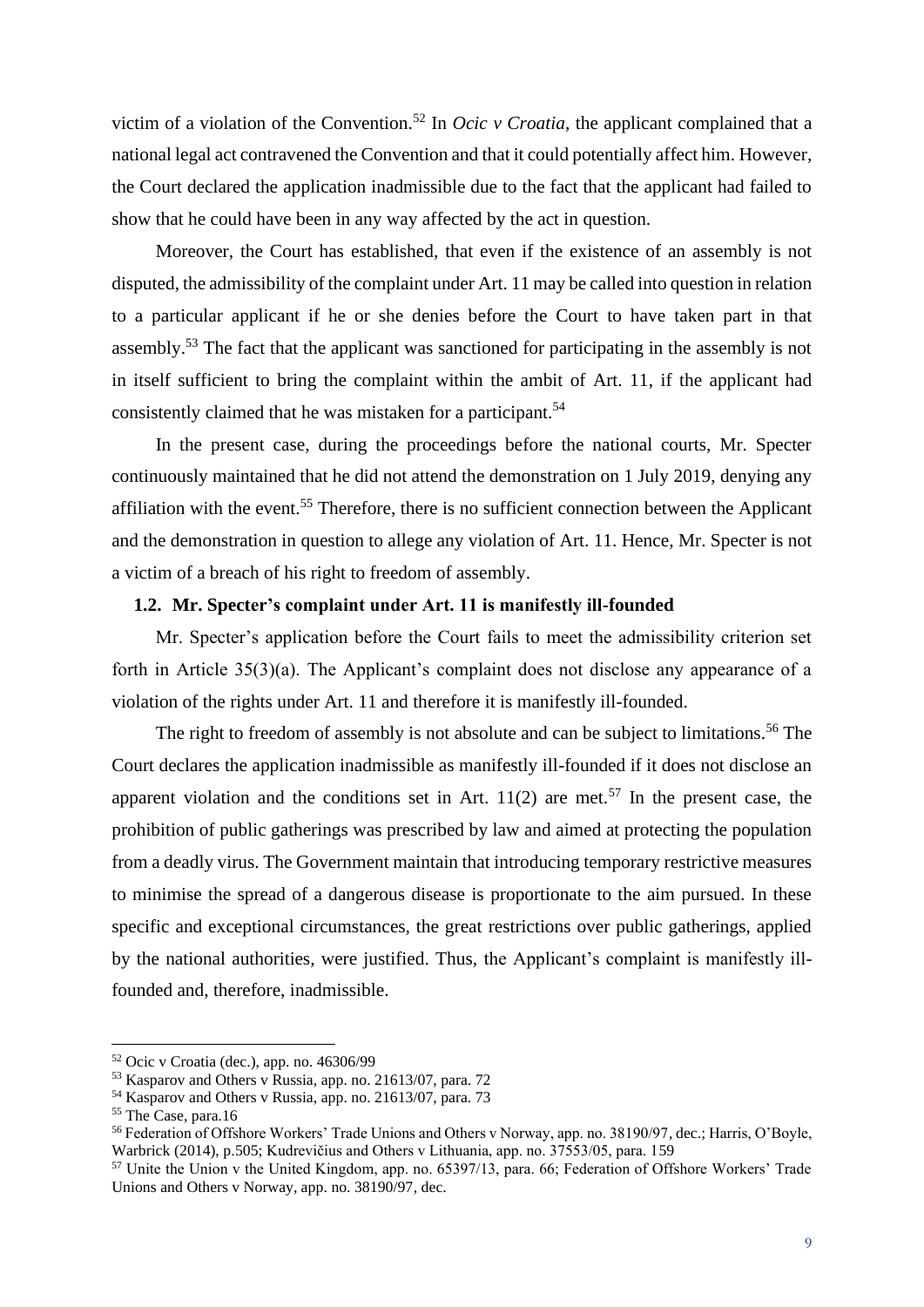### <span id="page-19-0"></span>**2. The Government complied with their negative obligations under Art. 11 of the Convention**

The Applicant submits that his right to freedom of peaceful assembly has been violated. The State is able to concede that the limitation of public gatherings of more than 100 persons and the imposed criminal sanction could be considered as an interference with the Applicant's rights under Art. 11. However, the Respondent maintains that there has been no violation of Mr. Specter's rights under Art. 11 in respect of the emergency legislation and the subsequent sanctions. Both its negative and positive obligations, as required by  $Art.11<sup>58</sup>$ . were duly met in the present case by the State of Alethea.

When examining whether there has been an unjustified interference, the term "restrictions" in Art. 11(2) must be interpreted as including both measures taken before, during and after a demonstration.<sup>59</sup> In the present case, the State interfered with the Applicant's right to freedom of assembly before and after the demonstration – by prohibiting gatherings and by imposing punitive measures against attendees. It is the Respondent's submission that this interference was in accordance with Art. 11(2) of the Convention.

#### <span id="page-19-1"></span>**2.1. The interference was prescribed by law**

The interference with Mr. Specter's rights protected by Art. 11 was prescribed by the accessible and foreseeable legislation of Alethea. The expression "prescribed by law" requires that the impugned measure should have a legal basis in domestic law. The law in question should be accessible to the person concerned and foreseeable as to its effects. $60$  If a conviction has a legal basis in national legislation, the Court considers the law accessible by presumption.<sup>61</sup> As regards the foreseeability condition, according to the Court's practice, a law is "foreseeable" if it is formulated with sufficient precision enabling the individual to interpret the provisions and regulate his conduct.<sup>62</sup> In assessing the foreseeability criterion, the Court has regards both to the text of the law and the manner in which it was interpreted and applied by national authorities.<sup>63</sup> The law is considered foreseeable if, first, the interpretation of a legal provision is predictable and, second, if the consequences of an individual's actions can be foreseen in the circumstances of a criminal charge in direct connection with the law in question.<sup>64</sup>

<sup>58</sup> Öllinger v Austria, app. no. 76900/01, para. 35

<sup>59</sup> Kasparov and Others v Russia, app. no. 21613/07, para. 84

 $60$  Kudrevičius and Others v Lithuania, app. no. 37553/05, para. 108

<sup>61</sup> Kudrevičius and Others v Lithuania, app. no. 37553/05, para. 111

<sup>62</sup> N.F. v Italy, app. no. 37119/97, para. 28

<sup>63</sup> Jafarov and Others v Azerbaijan, app. no. 27309/14, para. 70

<sup>64</sup> Kudrevičius and Others v Lithuania, app. no. 37553/05, para. 114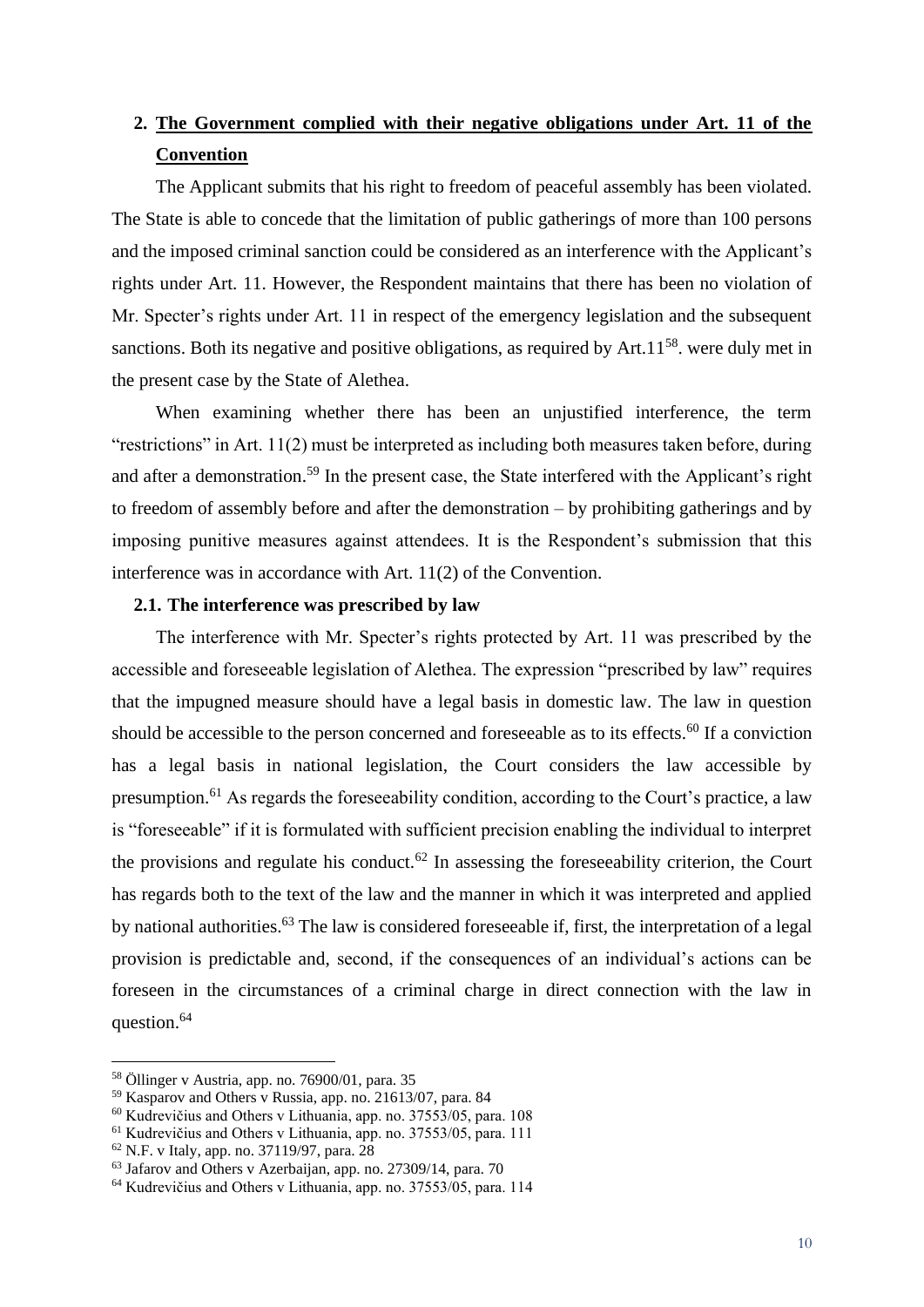In the present case, the Government maintain that both criteria of accessibility and foreseeability of the applicable legal provisions were met.

First, the condition of accessibility is satisfied because the legislation in question, including the emergency decree, was public and accessible to the Applicant. Mr. Specter's conviction was based on Art. 306 of the Criminal Code, which is part of the national law, and the emergency decrees with their subsequent extensions, all of which were published in the Official Gazette.<sup>65</sup>

Second, in regard to the foreseeability criterion, it is the Respondent State's submission that there is a sufficient legal basis for the measures imposed by the Government. Under Art. 23 of the Constitution of Alethea, the President has the right to declare a state of emergency due to epidemics.<sup>66</sup> Art. 24 of the Constitution allows the Government or ministers to adopt emergency decrees, and failure to comply with health regulations during an epidemic is punishable under Art. 306 of the Criminal Code.<sup>67</sup> In the present case, two emergency decrees were adopted by the Ministry of Health pursuant to the abovementioned provisions set forth in the Constitution.<sup>68</sup> The legal acts in question were predictable and the consequences of the Applicant's actions could be foreseen. Therefore, the legal basis for Mr. Specter's conviction met the foreseeability criterion set by the Court.

In conclusion, it is the Respondent State's submission that the Applicant was lawfully convicted under Art. 306 of the Criminal Code. The law was accessible and the interpretation of the provisions was not unpredictable. The Applicant could have foreseen that his actions could amount to "failure to comply with health regulations during an epidemic", attracting the application of Art. 306 of the Alethean Criminal Code in connection with the emergency decrees.

#### <span id="page-20-0"></span>**2.2. The interference pursued the legitimate aim of protection of public health**

In the present case, by enacting emergency decrees in compliance with the national legislation, the aim pursued by the Government was the protection of public health. Due to the rapid spread of a deadly virus, a significant threat to the general population's health posed the danger of transmitting an infectious and potentially lethal disease. In order to protect the part of the population which is at a higher risk, certain restrictions needed to be imposed. In this regard, it is the Respondent State's submission that the measures taken pursued a legitimate

<sup>65</sup> The Case, para. 27

<sup>66</sup> The Case, para. 26

<sup>&</sup>lt;sup>67</sup> The Case, para. 28

<sup>68</sup> The Case, paras.7-8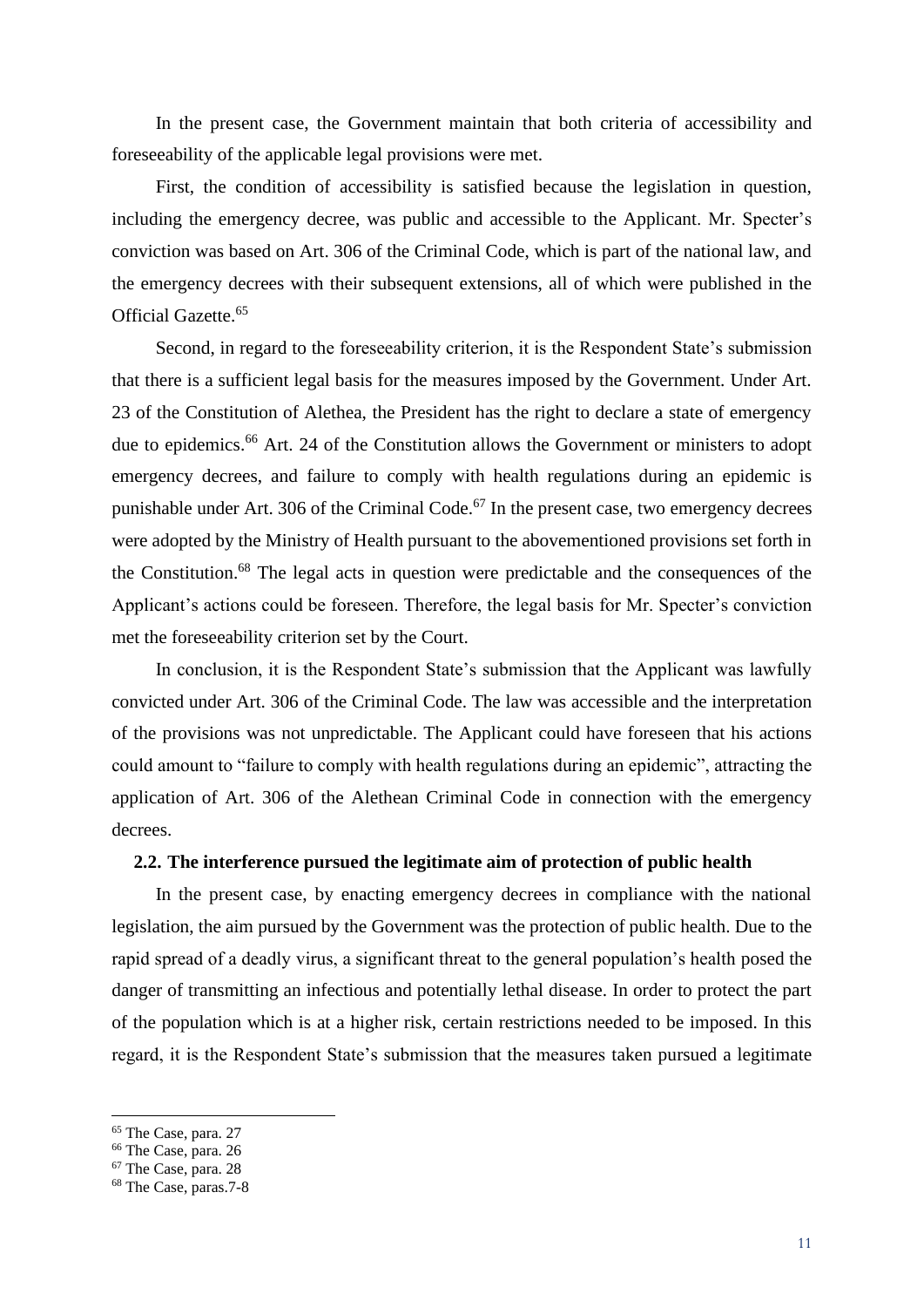aim as required by Art. 11(2).

#### <span id="page-21-0"></span>**2.3. The interference was necessary in a democratic society**

The State of Alethea contends that the emergency legislation prohibiting public gatherings was necessary in a democratic society, corresponded to a pressing social need and was proportionate to the legitimate aim sought.

#### <span id="page-21-1"></span>**a) The restriction of public gatherings was proportionate to the aim pursued**

The restrictive measures taken by the authorities, namely the prohibition of gatherings, met the proportionality criterion set in the Court's case law. It has been established that, even in the circumstances of a peaceful assembly, restrictions on the exercise of the right to assembly may become necessary if the health of civilians is at risk.<sup>69</sup>

In the present case, the aim of preventing an outbreak of the highly contagious airborne viral disease Malit-5 and could not be achieved by any means less severe than prohibiting the public gatherings. Furthermore, it is evident from a statistical report published by the Ministry of Health that the event in question put many citizens in direct danger due to the fact that around 1,000 of the people present were infected.<sup>70</sup> Thus, the Government maintain that the restriction of public gatherings was proportionate to the aim of protecting the population's health and preventing a healthcare crisis.

Furthermore, in the case of *Cisse v France*, where the national authorities had imposed significantly more severe measure against hunger-strikers, namely an evacuation of the premises carried out by armed forces, the Court found no violation of Art. 11 and considered the interference proportionate to the aim of protecting public health and safety.<sup>71</sup>

#### <span id="page-21-2"></span>**b) The criminal sanctions imposed were justified and proportionate**

The Respondent submits that the sanction imposed on Mr. Specter – the fine of 2,500 EUR, was justified and proportionate. As the Court has stated in *Ziliberberg v Moldova*, since states have the right to impose certain rules for various gatherings, they must be able to apply sanctions to those who participate in unlawful demonstrations.<sup>72</sup> Therefore, in the present case, the imposition of sanctions for the Applicant's participation in an unlawful protest did not constitute a breach of his rights protected by Art. 11 of the Convention.

As for the severity of the sanctions imposed on the Applicant, according to Art. 306 of the Criminal Code, failure to comply with health regulations during an epidemic is subject to

<sup>69</sup> Cisse v France, app. no. 51346/99, paras. 51-52

 $70$  The Case, para.  $21$ 

<sup>71</sup> Cisse v France, app. no. 51346/99, paras. 52-53

 $72$  Ziliberberg v Moldova, app. no. 61821/00, dec.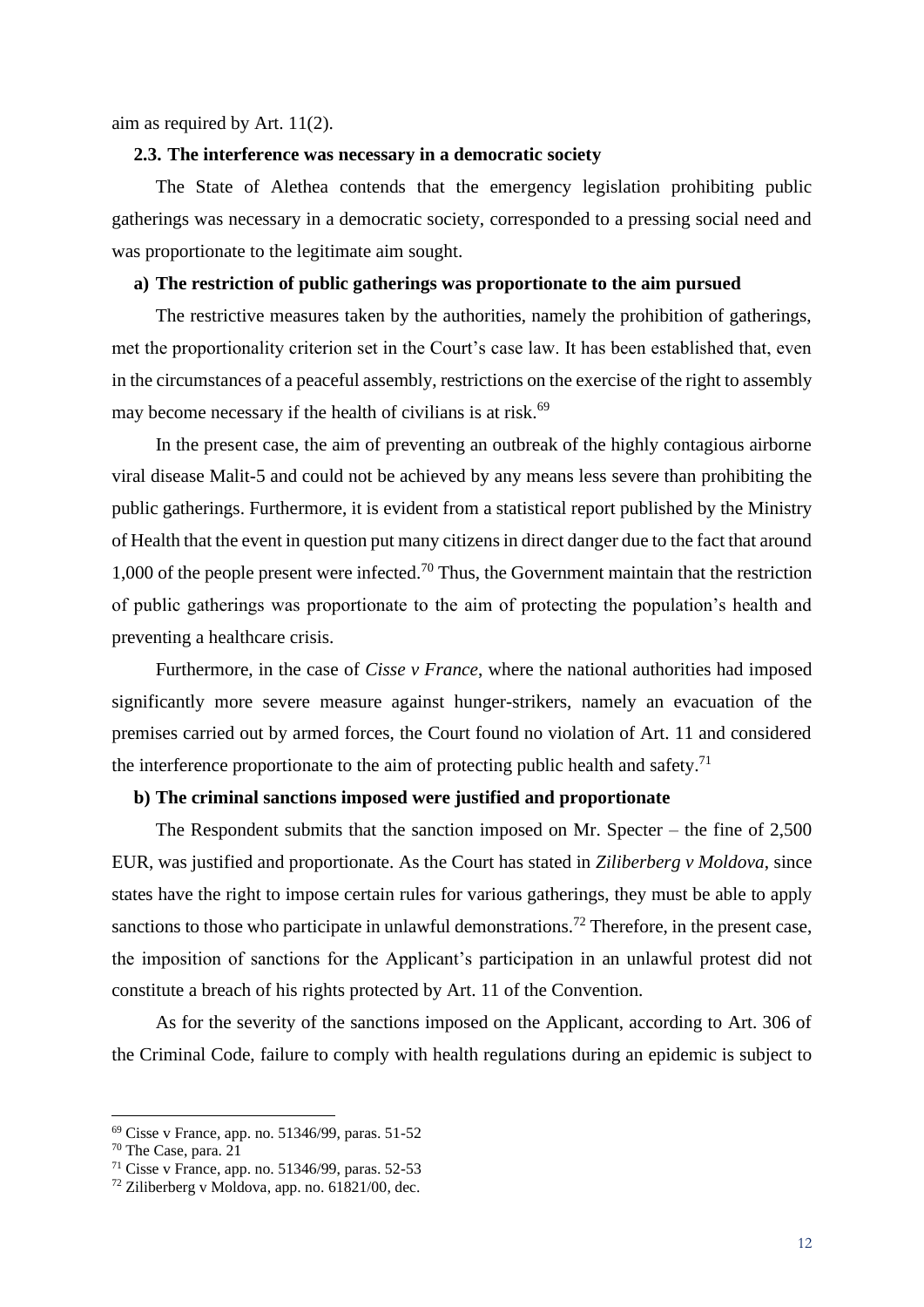a fine from 500 EUR to 5,000 EUR and/or up to 3 months' imprisonment.<sup>73</sup> However, the sanctions imposed by the domestic court were not disproportionate, as he was not imprisoned. While Mr. Specter risked imprisonment and a fine of up to 5,000 EUR, he was ordered to pay only 2,500 which is the middle of the scale. Having regard to the fact that there is no indication of financial difficulty on the Applicant's side, and that he paid the fine within the time-limit set by the court,  $74$  it is the State's submission that the sanctions imposed were fair and proportionate.

In conclusion, the Government submit that there has been no violation of the Applicant's right to freedom of assembly as protected by the Convention.

#### <span id="page-22-0"></span>**3. The authorities did not breach their positive obligations set forth in Art. 11**

National authorities must not only abstain from interfering with this right<sup>75</sup>, but also must take measures in order to protect citizens in the exercise of their rights. The Government maintain that they have complied with both their negative and positive obligations under Art. 11 of the Convention.

However, in the present case, the Applicant continuously claimed that he did not participate in the demonstration, and therefore, cannot require the state to protect him during demonstration he did not attend. Thus, no issue under the positive obligations of Art. 11 arises.

Additionally, the Government maintain that they have nevertheless fulfilled their positive obligation to ensure a peaceful and uninterrupted demonstration as required by Art.  $11^{76}$ . In its practice, the Court has determined that the unlawfulness of a demonstration does not eliminate the positive obligations of the authorities.<sup>77</sup> However, states enjoy a wide margin of appreciation in determining the steps to be taken to ensure compliance with Art. 11 of the Convention.<sup>78</sup>

Although the protesters aimed at shaking the Government's position about Malit-5 and at inciting negative attitude on behalf of the population towards the measures taken by the Government, the demonstration did not in fact pose a threat to public order, the participants and organizers had no violent intentions, and there was no need for police interference. This is why the police did not use force or disperse the protest, while still guaranteeing safety in the

<sup>73</sup> The Case, para. 28

<sup>74</sup> The Case, para. 18

<sup>75</sup> Ölligner v Austria, app. no. 76900/01, para. 35

<sup>76</sup> Gün and Others v Turkey, app. no 8029/07, para. 72; Kudrevičius and Others v Lithuania, app. no 37553/05 para. 158; Djavit An v Turkey, app. no. 20652/92, para. 57

 $77$  Gafgaz Mammadov v Azerbaijan, app. no. 60259/11, para. 59

<sup>78</sup> Plattform "Ärzte für das Leben" v Austria, app. no. 10126/82, para. 34; Abdulaziz, Cabales and Balkandali v. the United Kingdom, app. no. 9214/80, para. 67; Protopapa v. Turkey, app. no. 16084/90, para. 108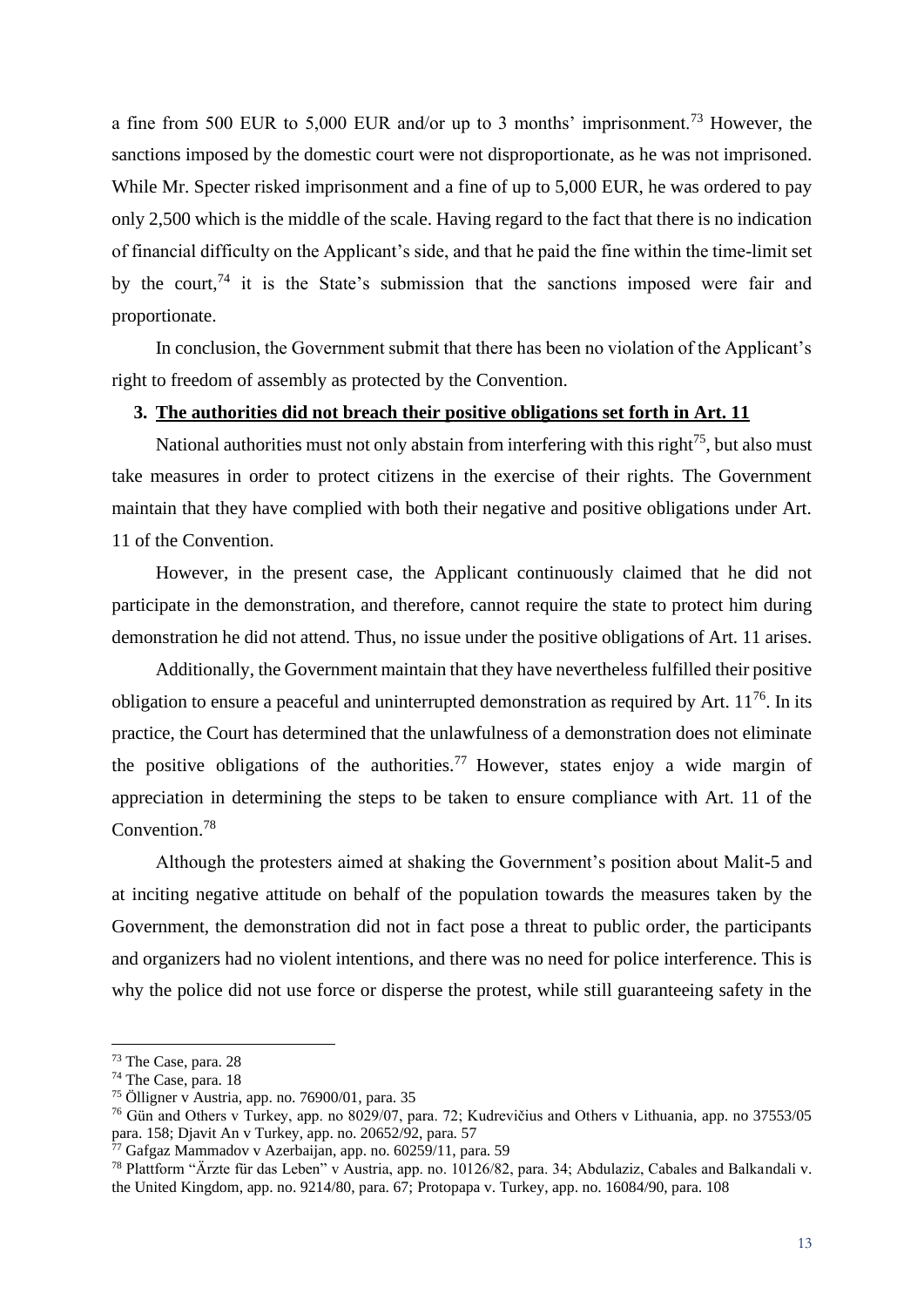event of clashes.<sup>79</sup>

Therefore, the lack of police presence is not in violation of the Government's positive obligations. The State authorities acted within their wide margin of appreciation and did not fail to comply with their obligation to protect public health.

### <span id="page-23-0"></span>**IV. THE STATE OF ALETHEA HAS NOT VIOLATED THE APPLICANT'S RIGHT TO A FAIR TRIAL UNDER ARTICLE 6**

The Government contest the Applicant's claim that his right to a fair trial has been breached since his conviction was based on unlawfully obtained evidence. The State has acted in compliance with all of the requirements of Art. 6 of the Convention in its criminal ambit.

#### <span id="page-23-1"></span>**1. The State accepts the applicability of Art. 6 under its criminal limb**

The State does not contest the applicability of Art. 6 in its criminal limb due to the presence of a criminal charge. The notion of criminal charge is autonomous<sup>80</sup> and based on three elements – classification in the domestic legislation, nature of the offence and severity of the penalty that the person risks incurring.<sup>81</sup> In the present case, the Applicant was charged and convicted for a crime, under Alethea's national law. Thus, Art. 6 is applicable in its criminal limb.

### <span id="page-23-2"></span>**2. The State has not violated the Applicant's right to a fair trial in respect of the evidence based on PanOptis results**

The Government maintain that Mr. Specter's right to a fair trial has been respected in view of the use of PanOptis. First, the authorities used PanOptis lawfully and, second, the Applicant was able to challenge its use.

#### <span id="page-23-3"></span>**2.1. The use of PanOptis in the present case was lawful**

Art. 6 does not lay down any rules on the admissibility of evidence which is a matter for regulation under national law.<sup>82</sup> In its case law, the Court has established that the quality of the evidence must be taken into consideration as well as the circumstances in which it was gathered and whether there was need for supporting evidence.<sup>83</sup> It also takes into account the way in which the evidence was obtained.<sup>84</sup>

In the case at hand, PanOptis was used as a piece of evidence which was collected in

<sup>79</sup> Clarification question, Section 2, No. 21

<sup>80</sup> Blokhin v Russia, app. no. 47152/06, para. 179; Adolf v Austria, app. no. 8269/78, para. 30

<sup>81</sup> Engel and Others v the Netherlands, app. no. 5370/72, paras. 82-83

<sup>82</sup> Schenk v Switzerland, app. no. 10862/84, paras. 45-46; Moreira Ferreira v Portugal (no. 2), app. no. 19867/12, para. 83

<sup>83</sup> Bykov v Russia, app. no. 4378/02, para. 89; Dragojević v Croatia, app. no. 68955/11, para. 129; Bašić v Croatia, app. no. 22251/13, para. 44

 $84 \text{ J}$ alloh v Germany, app. no. 54810/00, paras. 94-95; Hambardzumyan v Armenia, app. no. 43478/11, para. 76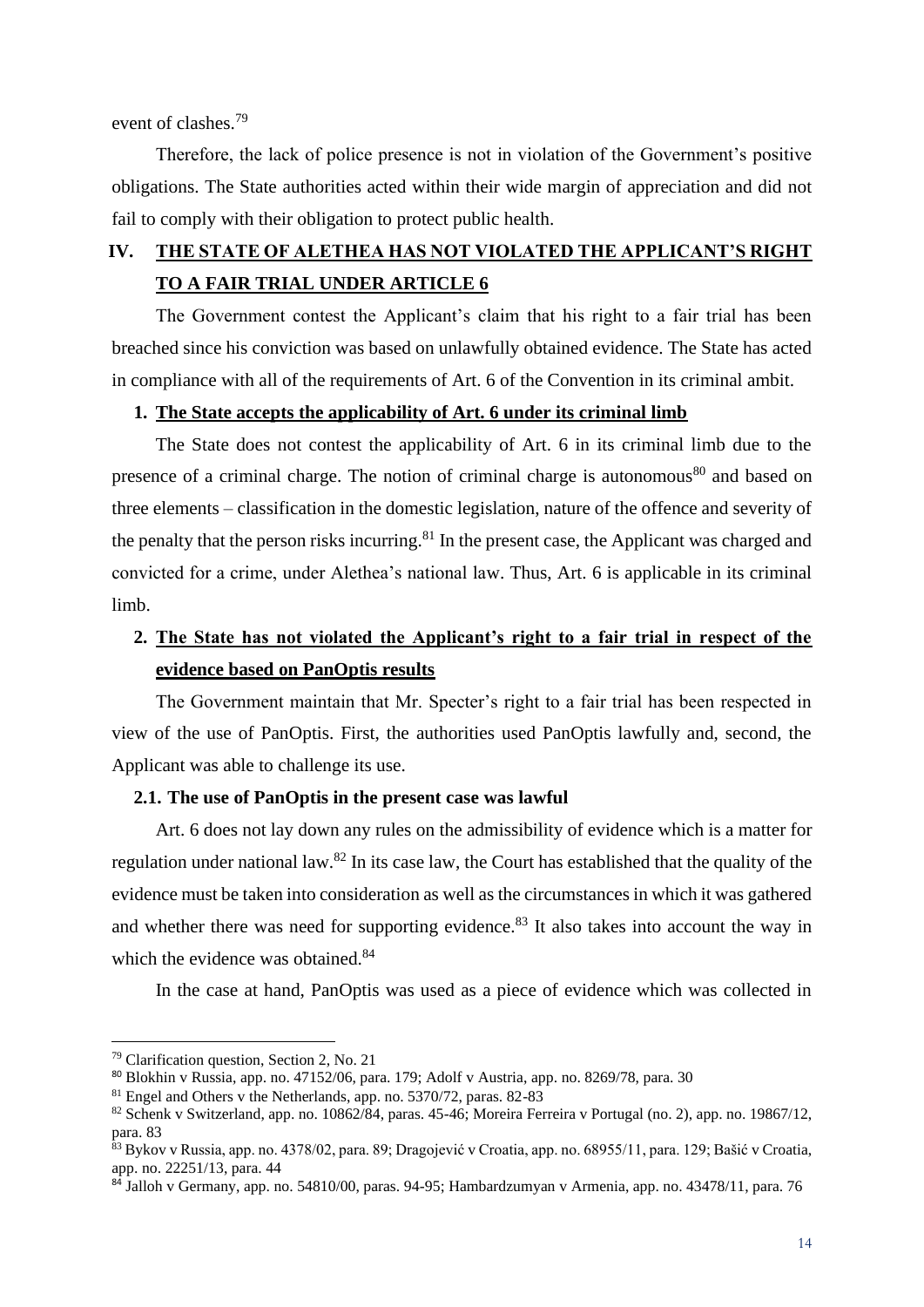accordance with the law. Under Art. 11 of the Code of Criminal Procedure the facialrecognition software system constituted legally obtained electronic evidence.<sup>85</sup> PanOptis which had a minimal error rate was introduced through the Law on Police and Criminal Investigations.<sup>86</sup> Relying on that law, the use of the search engine in the course of the criminal proceedings was widely accepted. Especially at the time of an epidemic<sup>87</sup>, the exigencies of the situation required the adoption of special investigative methods.

The law-enforcement authorities identified the Applicant through one of his public photos<sup>88</sup> and did not breach his Convention right under Art. 8, because the interference was justified, as provided above in section II. Therefore, the State gathered the evidence based on PanOptis results lawfully.

Even if the Court finds that there has been a violation of Art. 8, this state of affairs is not a precondition for finding a violation of Art. 6. It is the consistent practice of the Court over the years, in situations of problematic evidence, where the Court has found a violation of Art. 8, that, no such issue arises under Art. 6, as long as the trial is fair as a whole.<sup>89</sup>

### <span id="page-24-0"></span>**2.2. The Applicant had the opportunity to challenge the use of PanOptis before the domestic court in accordance with the right to adversarial proceedings**

The Government contest Mr. Specter's claim that the Applicant was not able to challenge the lawfulness of the evidence and oppose its use. The Court has stated in connection with the right to an adversarial trial that each party should have the opportunity to be aware of and comment on all evidence.<sup>90</sup> The defence should also have the chance to challenge the lawfulness of the evidence and to oppose its use.<sup>91</sup>

In the present case, the Applicant had the opportunity to challenge and oppose the use of PanOptis. Mr. Specter claimed, that PanOptis should be employed as lead, not as actual evidence<sup>92</sup> and as a dangerous tool leading to privacy invasions<sup>93</sup>. His arguments were then addressed in the judgments of the national courts. Hence, during the hearing before the domestic court the State did not infringe the Applicant's right to a fair trial since it gave him the opportunity to challenge the lawfulness of PanOptis and oppose its use.

<sup>85</sup> The Case, para. 30

<sup>86</sup> The Case, para. 31

<sup>87</sup> The Case, para. 31

<sup>88</sup> The Case, para. 14

<sup>89</sup> Dragojević v Croatia, app. no. 68955/11, para. 134; Khan v the United Kingdom, app. no. 35394/97, para. 36

<sup>90</sup> Brandstetter v Austria, app. no. 13468/87, para. 67

<sup>91</sup> Allan v the United Kingdom, app. no. 48539.99, para. 43; Khan v the United Kingdom, app. no. 35394/97, para. 36

<sup>&</sup>lt;sup>92</sup> The Case, para. 16

<sup>&</sup>lt;sup>93</sup> The Case, para. 19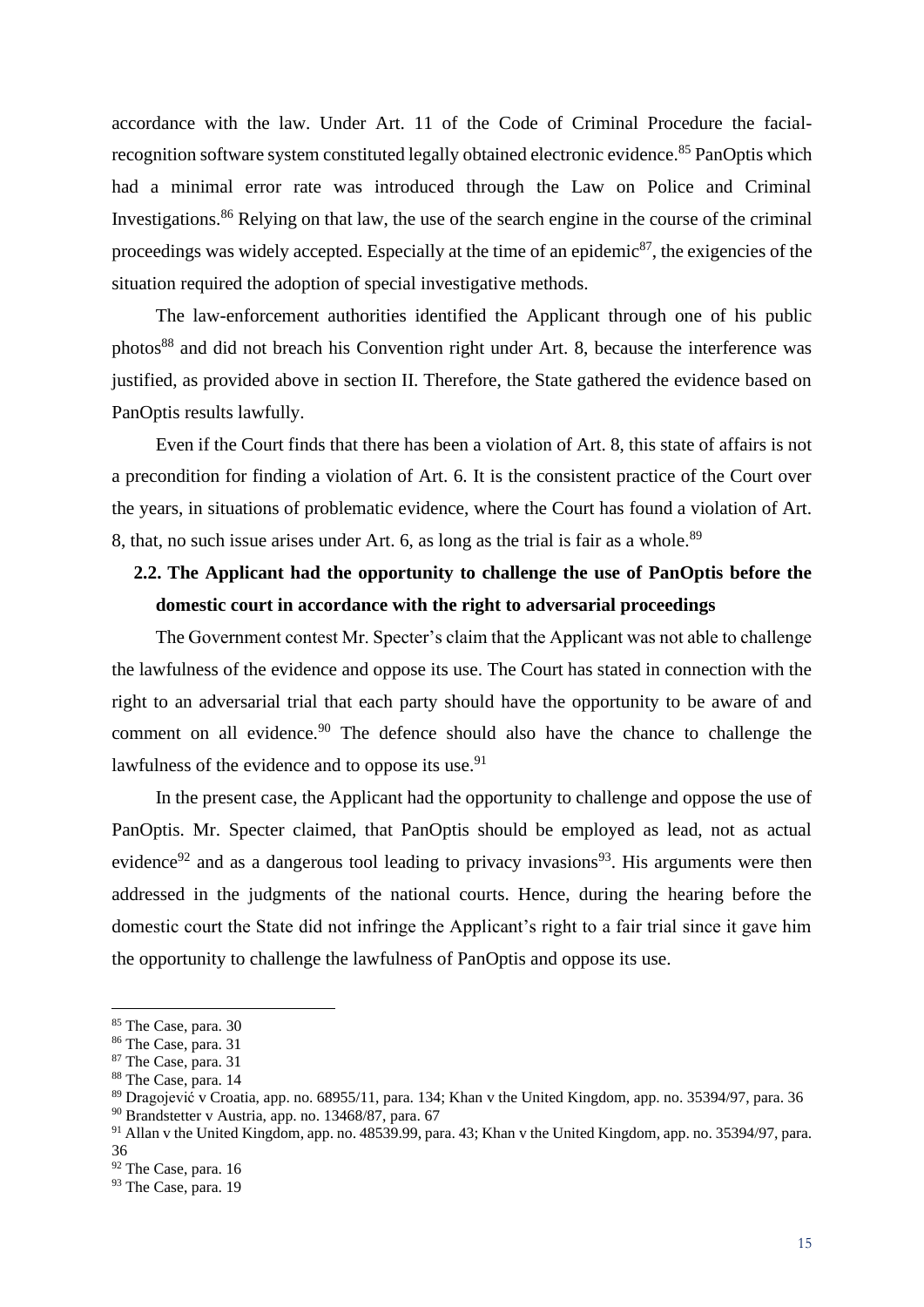### <span id="page-25-0"></span>**3. The Applicant's conviction was also based on supporting evidence which he was able to challenge in accordance with the right to adversarial proceedings**

It is the Government's submission that in order to guarantee the fairness of the criminal proceedings, the prosecution has gathered supporting evidence which the Applicant had the opportunity to challenge.

#### <span id="page-25-1"></span>**3.1. PanOptis conclusions were corroborated with the eye-witness testimony**

In similar cases, where the adduced evidence was controversial, when assessing the overall fairness of the proceedings, the Court has examined whether there existed supporting evidence for the defendant's conviction<sup>94</sup> such as witness statements. Moreover, it has established that the witnesses on behalf of the prosecution and the defence must be regarded as relevant<sup>95</sup> and treated in an equal manner without privileges.<sup>96</sup> The witnesses are considered relevant if they are capable of clarifying uncertain situations constituting the basis of the criminal charge.<sup>97</sup>

Mr. Specter's conviction was also based on the witness statements as well as his past behaviour.<sup>98</sup> The fact that he had breached the regulations of the emergency legislation twice was taken into account when determining his penalty. Furthermore, the statements of the witnesses A. and B. met the requirement regarding their relevance and were treated without privileges.<sup>99</sup> The witnesses participated in the demonstration and could clarify the uncertain situation which constituted the basis of the criminal charge. A. and B. were able to determine whether Mr. Specter was present there and, hence, their testimonies were relevant and lawfully used as supporting evidence.

### <span id="page-25-2"></span>**3.2. The Applicant could challenge the lawfulness and oppose the use of the supporting evidence in accordance with the right to adversarial proceedings**

It is the Respondent State's submission that the fairness of the proceedings was not infringed since Mr. Specter could challenge and oppose the use of the evidence adduced against him. The principle that each party should have the opportunity to challenge the lawfulness of the evidence and to oppose its use<sup>100</sup> is also applicable in respect of the supporting evidence.

Mr. Specter challenged and opposed the statements of the witnesses for the

<sup>94</sup> Bykov v Russia, app. no. 4378/02, para. 90

<sup>95</sup> Allan v the United Kingdom, app. no. 48539.99, para. 43

<sup>96</sup> Bönisch v Austria, app. no. 8658/79, para. 32; Brandstetter v Austria, app. no. 13468/87, para. 45

 $97$  Kasparov and Others v Russia, app. no. 21613/07, paras. 64-65

<sup>&</sup>lt;sup>98</sup> The Case, para. 18

<sup>&</sup>lt;sup>99</sup> Clarification question, Section 1, No. 15

<sup>100</sup> Allan v the United Kingdom, app. no. 48539.99, para. 43; Khan v the United Kingdom, app. no. 35394/97, para. 36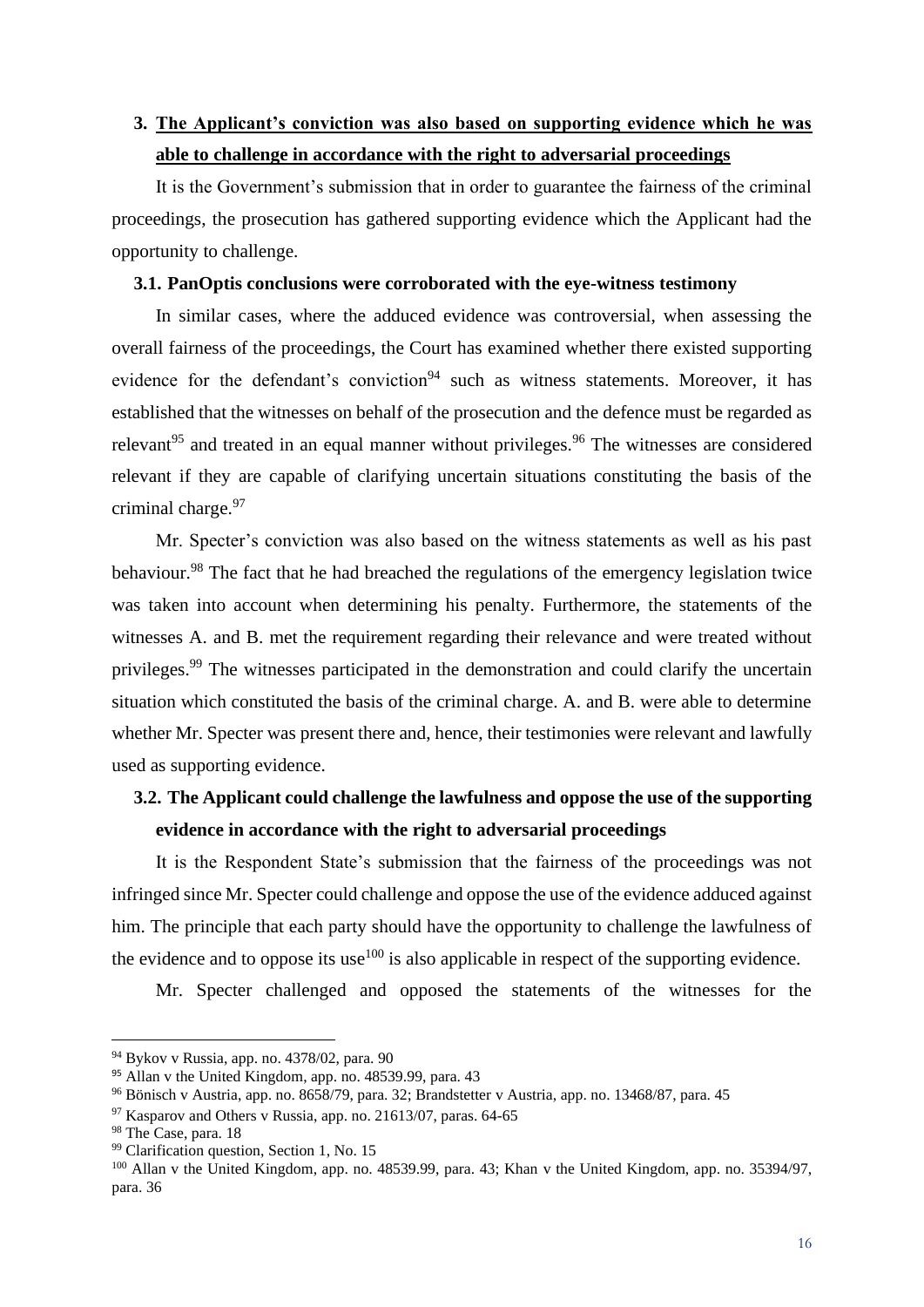prosecution.<sup>101</sup> The witnesses presented their statements during the investigation stage and were heard by the Charon City Court where the Applicant was able to cross-examine them.<sup>102</sup> Despite the fact that the court of appeal did not hear them again, it took into account their testimonies and answers provided earlier. $103$ 

### <span id="page-26-0"></span>**4. The Applicant's right to equality of arms was not breached in respect of the dismissal of his request to hear Mr. Z.'s testimony**

The Court has established in *Murtazaliyeva v Russia*, <sup>104</sup> that it is required for the evidence to meet the three-element test when it comes to the evidence of the accused. In order not to violate Art. 6, first, the request to examine the testimony should be reasoned and relevant to the criminal charge, second, the national courts must consider the relevance of the witness and to be argumentative in their decision, third, that decision not to examine the witness must not violate the fair character of the proceedings as a whole.<sup>105</sup>

The Respondent underlines that the Applicant proposed his friend Z. as a witness to confirm that he was at his home at the time of the demonstration.<sup>106</sup> Both the first-instance court and the court of appeal, which agreed with the lower court's assessment, rejected the request and concluded there was no need to hear Z. as a witness.<sup>107</sup> Mr. Z.'s rejection was justified as he was incapable of clarifying uncertain situations constituting the basis of the criminal charge – namely the participation in the demonstration. Mr. Specter's friend was calling him daily $108$ , however relying only on phone calls makes his testimony irrelevant. The fact that he was dismissed by the domestic court does not place the Applicant at a position of disadvantage. Furthermore, this position should also be viewed in light of the wide margin of appreciation of the domestic courts to assess the evidence and the lack of any appearance of arbitrariness on their part in the case at hand. Also, Mr. Specter could have proposed another witness and yet he did not exercise that right. Thus, the Applicant was not deprived of the chance to produce evidence in his defence and when applying the test set forth in *Murtazaliyeva v Russia*<sup> $109$ </sup>, it is evident that the proceedings were fair as a whole.

<sup>&</sup>lt;sup>101</sup> The Case, para. 16

<sup>&</sup>lt;sup>102</sup> The Case, para. 16, Clarification question, Section 1, No. 1

<sup>&</sup>lt;sup>103</sup> Clarification question, Section 1, No. 1

<sup>104</sup> Murtazaliyeva v Russia, app. no. 36658/05, para. 158

 $105$  Murtazaliyeva v Russia, app. no. 36658/05, para. 158

<sup>106</sup> The Case, para. 16

<sup>&</sup>lt;sup>107</sup> Clarification question, Section 1, No. 4

<sup>108</sup> The Case, para. 16

<sup>109</sup> Murtazaliyeva v Russia, app. no. 36658/05, para. 158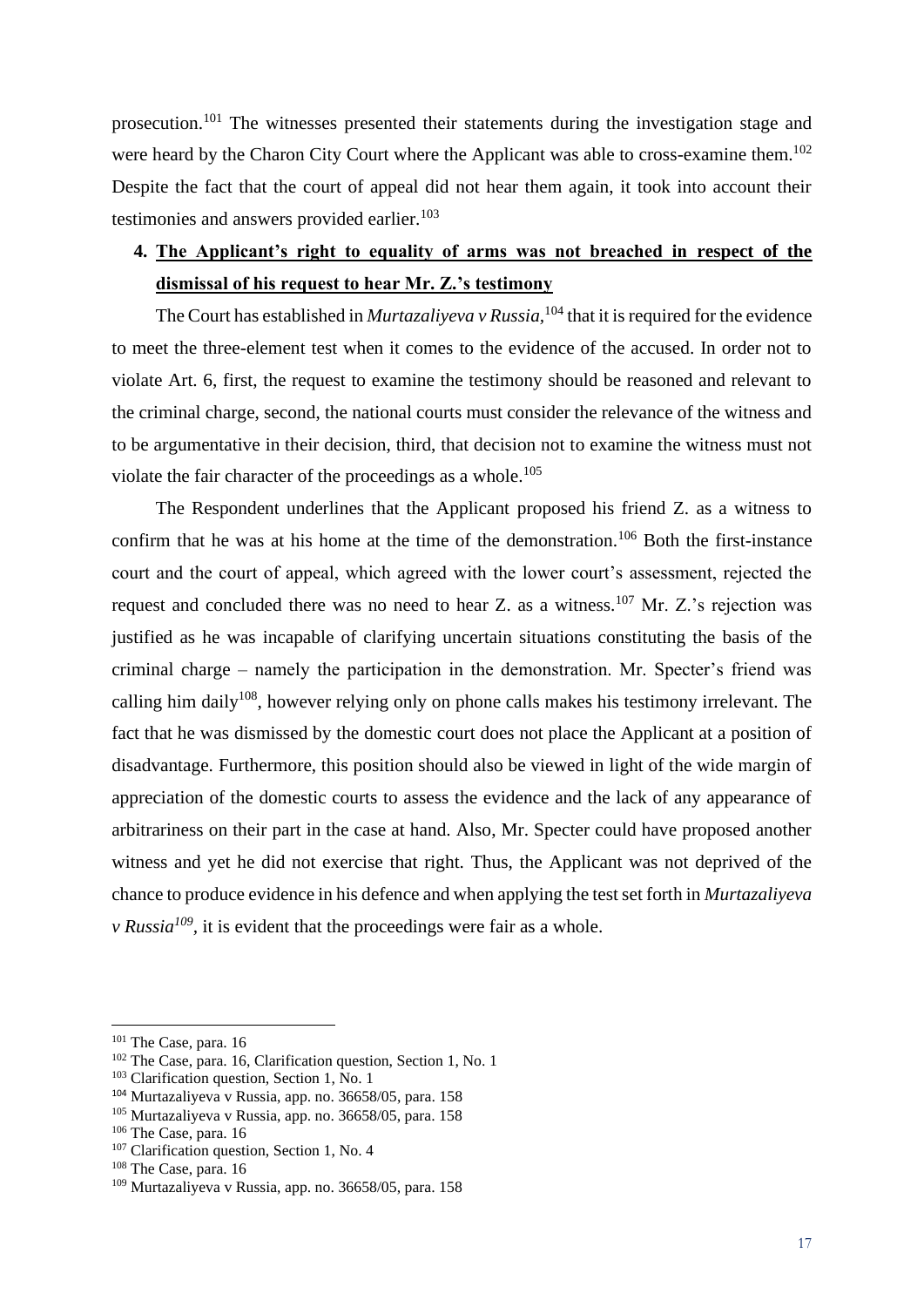### <span id="page-27-0"></span>**5. The domestic courts provided reasoned judgment and the proceedings were fair as a whole**

Finally, the State of Alethea submits that the proceedings were fair as a whole since, the Applicant was represented by a lawyer<sup>110</sup> and the judgement of the domestic court was adequate and reasoned with no appearance of arbitrariness, in defining the reasons on which it was based, as required in the Courts' case law.<sup>111</sup> The Charon County Court took into consideration the Applicant's argumentation addressing the significant issues in the case and provided a reasoned judgment. It answered all substantial claims raised by Mr. Specter regarding the challenging of the two pieces of evidence and was in no way arbitrary.

The Court has stated on multiple occasions that it is not a fourth instance to the national courts and has found arbitrariness in national judgments only in extreme cases, such as *Popov v Russia* where the domestic court refused to examine the witnesses of the defence without giving reasons.<sup>112</sup> Such flagrant violation is clearly not evident in the case at hand, and the Court should not act in the capacity of a fourth instance.<sup>113</sup> For these reasons, the fairness of the criminal proceedings was guaranteed.

## <span id="page-27-1"></span>**V. THE RESPONDENT STATE HAS NOT VIOLATED ARTICLE 13 IN CONJUNCTION WITH ARTICLES 8 AND 11**

The Applicant complains that the Respondent State has violated Art. 13 of the Convention due to the lack of an effective remedy for the alleged violation of his rights under Art. 8 and 11. Contrary to the Applicant's contentions, the Government submit that no violations are present. The domestic courts reviewed effectively and in substance the complaint under Art. 8. Additionally, there is no violation of Art. 13 in conjunction with Art. 11 as Art. 13 does not guarantee a remedy, whereby the applicant can challenge the national law as such.

### <span id="page-27-2"></span>**1. The complaint before the Constitutional Court constitutes an effective remedy for the Applicant's grievances under Article 8**

The Government point out that Art. 13 guarantees the availability of a remedy at national level to enforce the substance of the Convention rights and freedoms.<sup>114</sup> The Court has held on many occasions that the remedy "should be effective in practice and in law".<sup>115</sup> Art. 13 requires the Contracting States to provide such remedies, that are competent to prevent an alleged

<sup>110</sup> Correia de Matos v Portugal, app. no. 56402/12, para. 122

<sup>111</sup> Moreira Ferreira v Portugal (No. 2), app. no. 19867/12, para. 84

<sup>112</sup> Popov v Russia, app. no. 26853/04, para. 188

<sup>113</sup> García Ruiz v Spain, app. no. 30544/96, para. 28

<sup>114</sup> Rotaru v Romania, app. no. 28341/95, para. 67; Soering v the United Kingdom, app. no. 14038/88, para. 120

<sup>115</sup> Ramirez Sanchez v France, app. no. 59450/00, para. 158; Schabas (2015), p. 550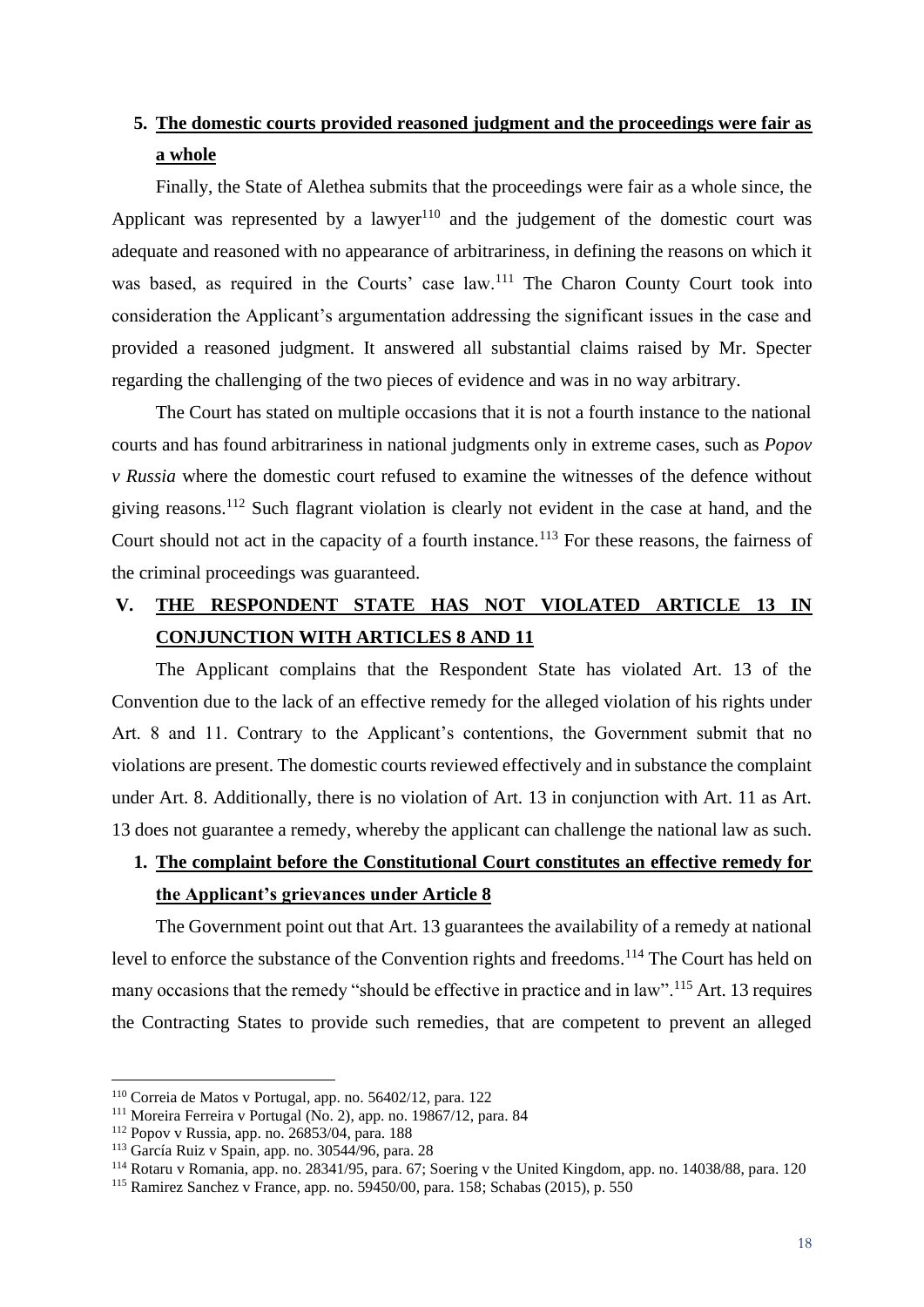violation or to provide an adequate redress to those concerned.<sup>116</sup> The "effectiveness" of a remedy does not depend on the certainty of a favourable outcome for the applicant.<sup>117</sup>

In the present case, the Applicant availed himself of the possibility to raise his grievances before the Constitutional Court in the form of a constitutional complaint. The complaint before the Constitutional Court has been proclaimed to be an effective remedy by the Court for the purposes of Art.  $13^{118}$  The Constitutional Court is an independent body<sup>119</sup>, competent to hear and assess individual complaints.<sup>120</sup> It can address the complaints in substance and order compensation.<sup>121</sup> When examining complains under Art. 13 in conjunction with Art. 8, the national courts have to carry out a balancing exercise and examine whether the interference with the applicants' rights answered a pressing social need and was proportionate to the legitimate aims pursued.<sup>122</sup>

In the case of Mr. Specter, the Constitutional Court addressed the Applicant's complaints carefully in its reasoned decision. It did not dismiss the complaint on admissibility grounds, rather rejected it on the merits and found no violation.<sup>123</sup> The Constitutional Court struck a fair balance between the competing public and private competing interest and concluded that in the current circumstances the need to protect the public health during the state of emergency prevailed, on balance over the individual's right to privacy, enshrined in  $8^{124}$  Consequently, there is no violation of Art. 13 in conjunction with Art. 8 in the present case.

# <span id="page-28-0"></span>**2. There is no violation regarding the complaint under Art. 13 taken together with**

### **Art. 11**

The Applicant complained, that the emergency legislations violated his right under Article 11, and furthermore, he lacks effective remedy in this regard. However, the Court has held on many occasions that it does not interpret Art. 13 as requiring a remedy against a piece of legislation.<sup>125</sup> When the complaint has been inconsistent with this principle, the Court has

<sup>116</sup> Klass and Others v Germany, app. no. 5029/71, para. 64

<sup>117</sup> Kudła v Poland, para. 157; Costello-Roberts v the United Kingdom, app. no. 13134/87, para. 40

<sup>118</sup> The Case, para. 25

<sup>119</sup> Silver v the United Kingdom, app. nos. 5947/72, 6205/73, 7052/75, 7061/75, 7107/75, 7113/75, 7136/75, para. 116; Leander v Sweden, app. no. 9248/81, para. 81

<sup>&</sup>lt;sup>120</sup> Vereinigung demokratischer Soldaten Österreichs and Gubi v Austria, app. no. 15153/89, para. 55; Leander v Sweden, app. no. 9248/81, para. 81

<sup>&</sup>lt;sup>121</sup> The Case, para. 25

<sup>&</sup>lt;sup>122</sup> C.G. and Others v Bulgaria, app. no. 1365/07, para. 62; Smith and Grady v the United Kingdom, app. nos. [33985/96](https://hudoc.echr.coe.int/eng#{%22appno%22:[%2233985/96%22]}) and [33986/96,](https://hudoc.echr.coe.int/eng#{%22appno%22:[%2233986/96%22]}) paras. 136-38; Peck v the United Kingdom, app. no. [44647/98,](https://hudoc.echr.coe.int/eng#{%22appno%22:[%2244647/98%22]}) paras. 105-106; Hatton and Others v the United Kingdom, app. no. [36022/97,](https://hudoc.echr.coe.int/eng#{%22appno%22:[%2236022/97%22]}) paras. 140-141

<sup>&</sup>lt;sup>123</sup> Clarification question, Section 1, No. 29

<sup>124</sup> The Case, para. 20

<sup>125</sup> Szabó and Vissy v Hungary, app. no. 37138/14, para. 93; Ostrovar v Moldova, app. no. 35207/03, para. 113; Iordachi and Others v Moldova, app. no. 25198/02, para. 56; K.H. and Others v Slovakia, app. no. 32881/04, para. 72